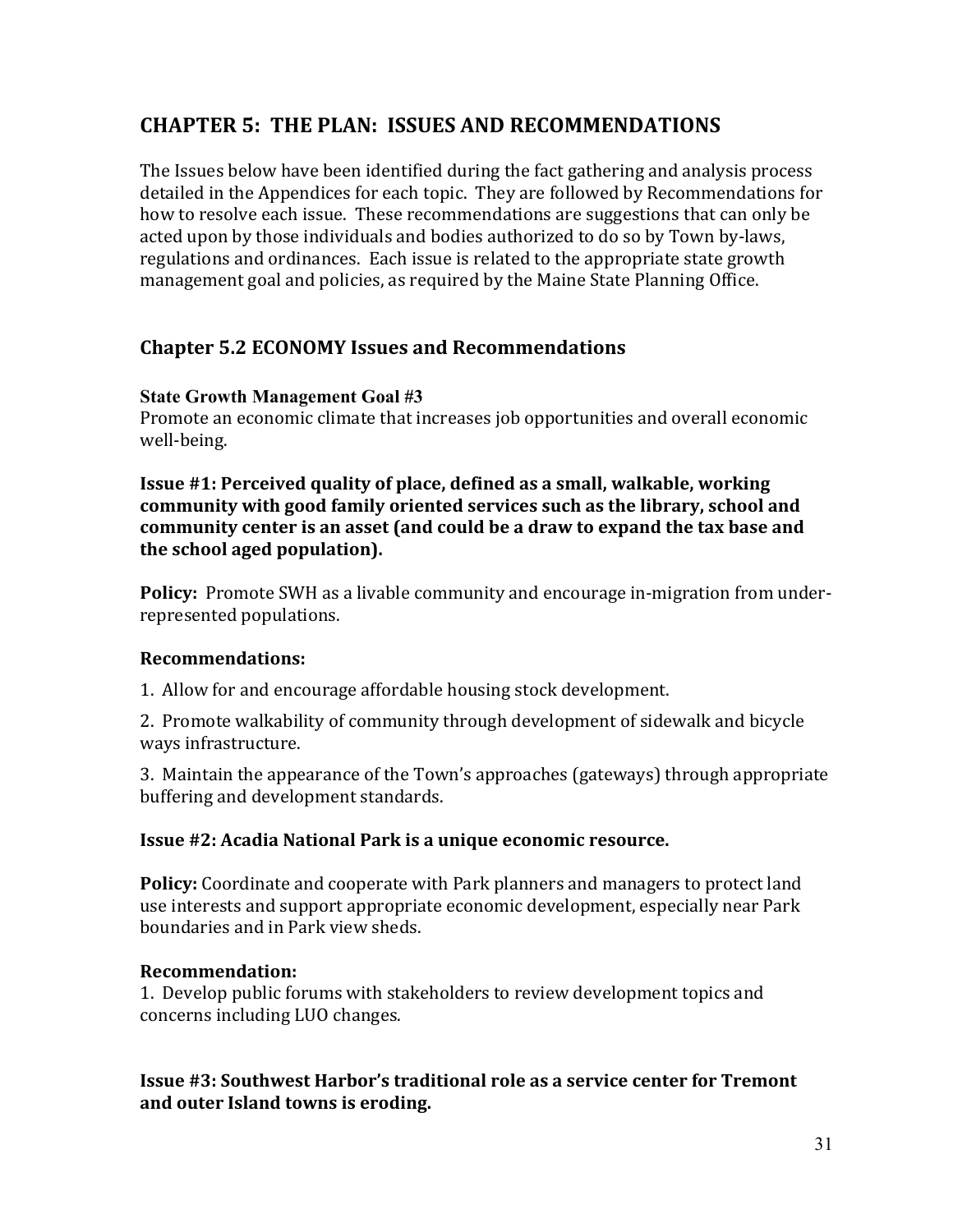**Policy:** Cooperate with other Island towns and regionally to support economic development opportunities.

#### **Recommendation:**

1. Identify critical local services – existing, threatened and needed -- and gauge/engage deliberate community and regional support.

#### **Issue #4: Tensions between different types of land use and related changes to** the Land Use Ordinance (LUO) may inadvertently raise impediments to business activity - existing and developing.

**Policy:** Take care to fully understand the impact of LUO development/changes and management actions on economic development and the tax base.

#### **Recommendations:**

1. Contract a professional planner and Hancock County Planning Commission as needed to assist with LUO development.

2. Employ information outreach and input from staff, volunteer committees and citizens to review LUO changes and management practices.

#### **Issue #5: Community support for planned economic development is difficult to achieve.**

**Policy:** Support public infrastructure and public services improvements to complement the private sector economy.

#### **Recommendations:**

1. Explore the options including Tax Increment Financing (TIF), Community Development Block Grants (CDBG), Small Harbor Improvement Grants (SHIP), Federal Stimulus Funds (especially those supporting green practices and development), etc.

2. Develop a strong Capital Improvement Plan (CIP) and promote citizen understanding and support through public meetings.

#### **Issue #6: Although there are limited ways in which the Town can encourage economic development, the opportunity to be self-employed and run a business** based at home is an important aspect of the economy of SWH.

**Policy:** Support appropriate economic development, reflecting SWH's history and regional identity, and develop an economic plan to take advantage of changing economic trends and opportunities.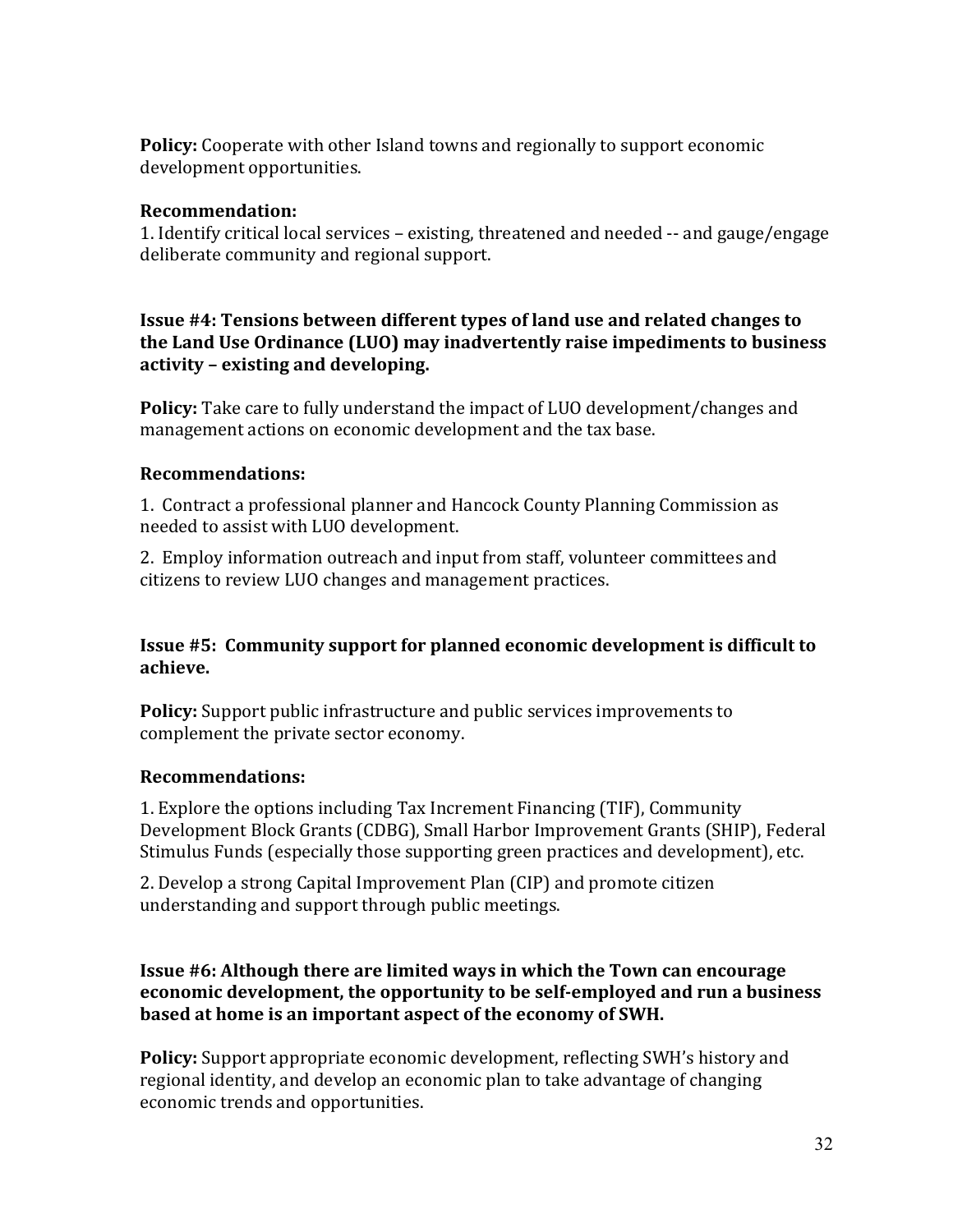#### **Recommendations:**

1. Work with local businesses (including the self-employed), the Chamber of Commerce, existing merchant associations/non-profits and other interested parties to learn how the Town can be a partner and support new business development and expansion.

2. Home occupations: Continue the exceptions in the LUO for the seasonal sale of firewood and agricultural products (all zones), and for lobstering and other commercial fishing in the Residential Shoreland zone as specified (one boat less than 40 ft and employing not more than 2 persons including the owner).

3. Work with providers of broadband access as needed to insure town-wide coverage.

4. Continue municipal support of the local public library as an information services resource.

5. Encourage the local Chamber of Commerce to have an active presence at the new gateway transportation center in Trenton when it is completed.

# **Chapter 5.3 HOUSING Issues & Recommendations**

State Growth Management Goal #4: Encourage and promote affordable, decent **housing opportunities for all Maine citizens.** 

**Issue #7: Income data and real estate sales data (before 2008) show that 80% of year-round residents of Hancock County do not earn enough to be able to afford to buy median-priced houses in this town,** in part because of the relatively expensive seasonal homes and rentals that have increased property values. This leads to a lack of affordable housing for our workforce and for families raising children. Also, boat builders and boat maintenance services complain of the difficulty in finding enough qualified workers within commuting distance of SW Harbor. Local rents and homes are too expensive for the wages earned by the average marine services worker. There is a need for affordable workforce housing for these workers. Other employers who will increasingly need a qualified local labor pool include hospitals and clinics and other healthcare facilities.

**Policy 1:** Encourage and promote adequate workforce housing to support the community's and region's economic development.

**Policy 2:** Ensure that land use controls encourage the development of quality affordable housing, including rental housing.

**Policy 3:** Seek to achieve at least 10% of all housing built or placed during the next decade be affordable.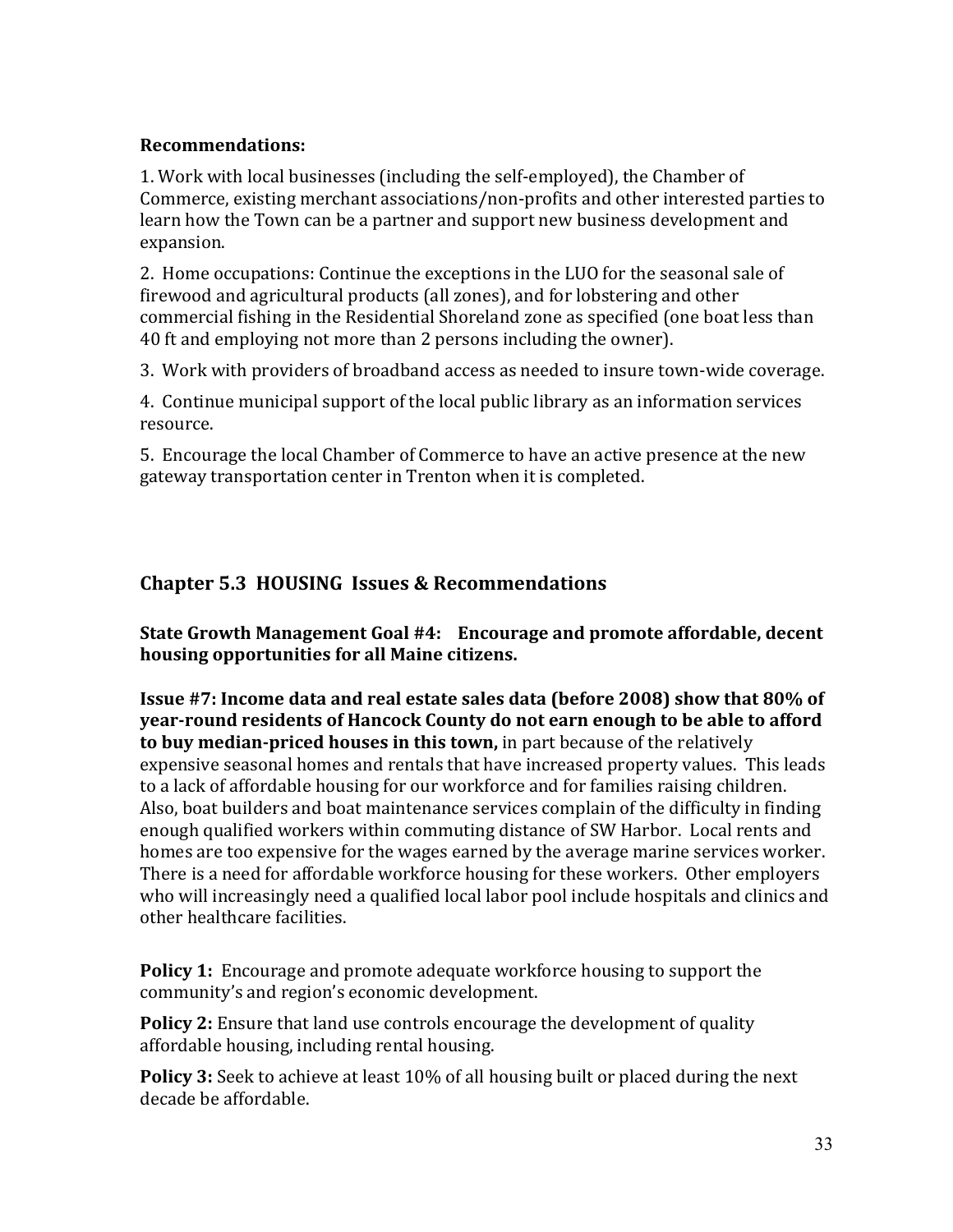**Policy 4:** Encourage and support the efforts of MDI Housing Authority and Island Housing Trust in addressing affordable and workforce housing needs.

## **Recommendations:**

1. Design and enact amendments to the Land Use, Subdivision and Road Ordinances to allow increased density, smaller lot sizes and narrower setbacks and road widths where appropriate in growth areas in Zones A and B.

2. Create density bonuses to make housing less expensive to develop.

3. Develop clear language for the LUO that would encourage more affordable housing of various types including cluster development housing.

4. Work with the Island Housing Trust and HCPC to explore local and regional (MDI) approaches to create and maintain the affordability of workforce housing for SWH workers.

5. Develop language for the LUO that clarifies standards for mobile home parks pursuant to 30-A MRSA  $§4358(3)(M)$ . (State minimum)

**Issue #8. Although SWH currently has enough housing for elders, our** population is projected to age significantly during the planning period, and there is a projected shortage of assisted living and adult day care facilities in the **coming decade.** In addition, many of the services currently available for elders (transportation, emergency services, home care) depend on family members and volunteers who are themselves getting older and/or are working full-time outside the home. Many people are unaware of the various services available and how to access them.

**Policy 5:** Ensure that elders who need assistance can continue to live in the community or nearby family and friends.

## **Recommendations:**

1. Continue municipal support for volunteer agencies providing essential services.

2. Work with volunteer agencies to make information about their services readily available locally.

3. Continue municipal support for MDI Housing Authority.

4. Support the work of the Island Housing Trust.

## Chapter 5.4 HISTORIC and ARCHAEOLOGICAL RESOURCES

**State Growth Management Goal #9: Preserve the state's historic and archaeological(resources.**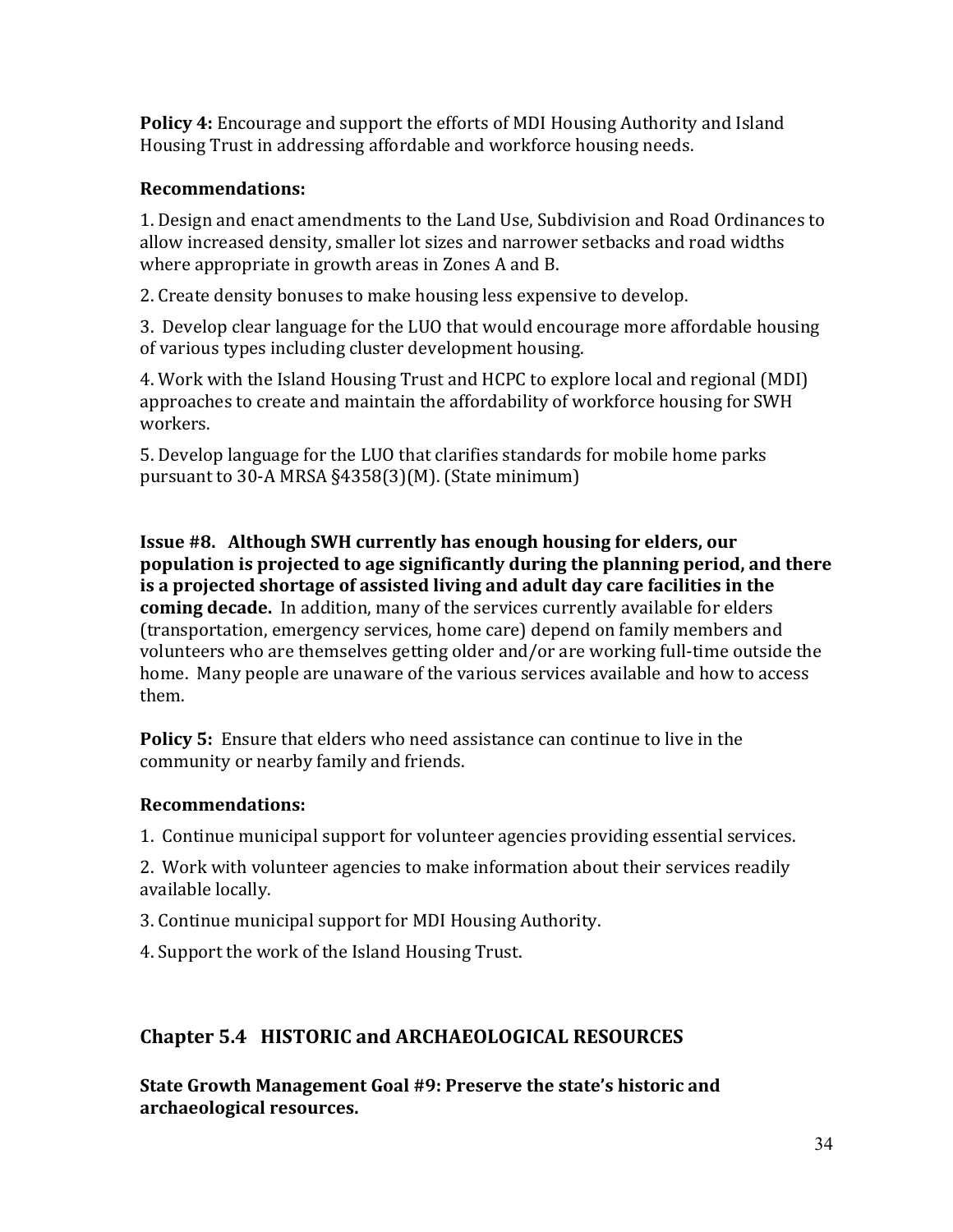**Policy:** Protect where practicable the significant historic and archaeological resources in the community.

#### **Recommendations:**!!

1. Consider trying to list the original section of the Public Library on the National Register. The MDI Historical Society, and possibly the SWH Historical Society, could assist in pursuing this goal.

2. For sites with identified potential for historical and archeological resources, through local land use ordinances require subdivision or non-residential developers to look for and identify any historical and archaeological resources and to take appropriate measures to protect those resources, including but not limited to, modification of the proposed site design, construction timing, and/or extent of excavation. (State minimum)

3. Through local land use ordinances, require the planning board (or other designated review authority) to incorporate maps and information provided by the Maine Historic Preservation Commission into their review process. (State minimum)

# **Chapter 5.5 WATER RESOURCES Issues and Recommendations**

**State Growth Management Goal #5:** 

Protect the quality and manage the quantity of the State's water resources, including lakes, aquifers, great ponds, estuaries, rivers, and coastal areas.

**Issue #9. SWH should consider exercising more control over its municipal water supply.** The public water supply comes from a lake (shared with Acadia National Park and the town of Mt. Desert) with a launching ramp near the water intake pipe and with minimal regulation of swimming, boating, or pets in the water.

## **Policies:**

- 1. Protect current and potential drinking water sources.
- 2. Protect significant surface water resources from pollution and improve water quality where needed.
- 3. Cooperate with neighboring communities and ANP to protect water resources.

## **Recommendations**:!!

1. Improve signage and enforcement at Long Pond to prohibit swimming by people or pets and to guard against gas spillage from motors near the intake.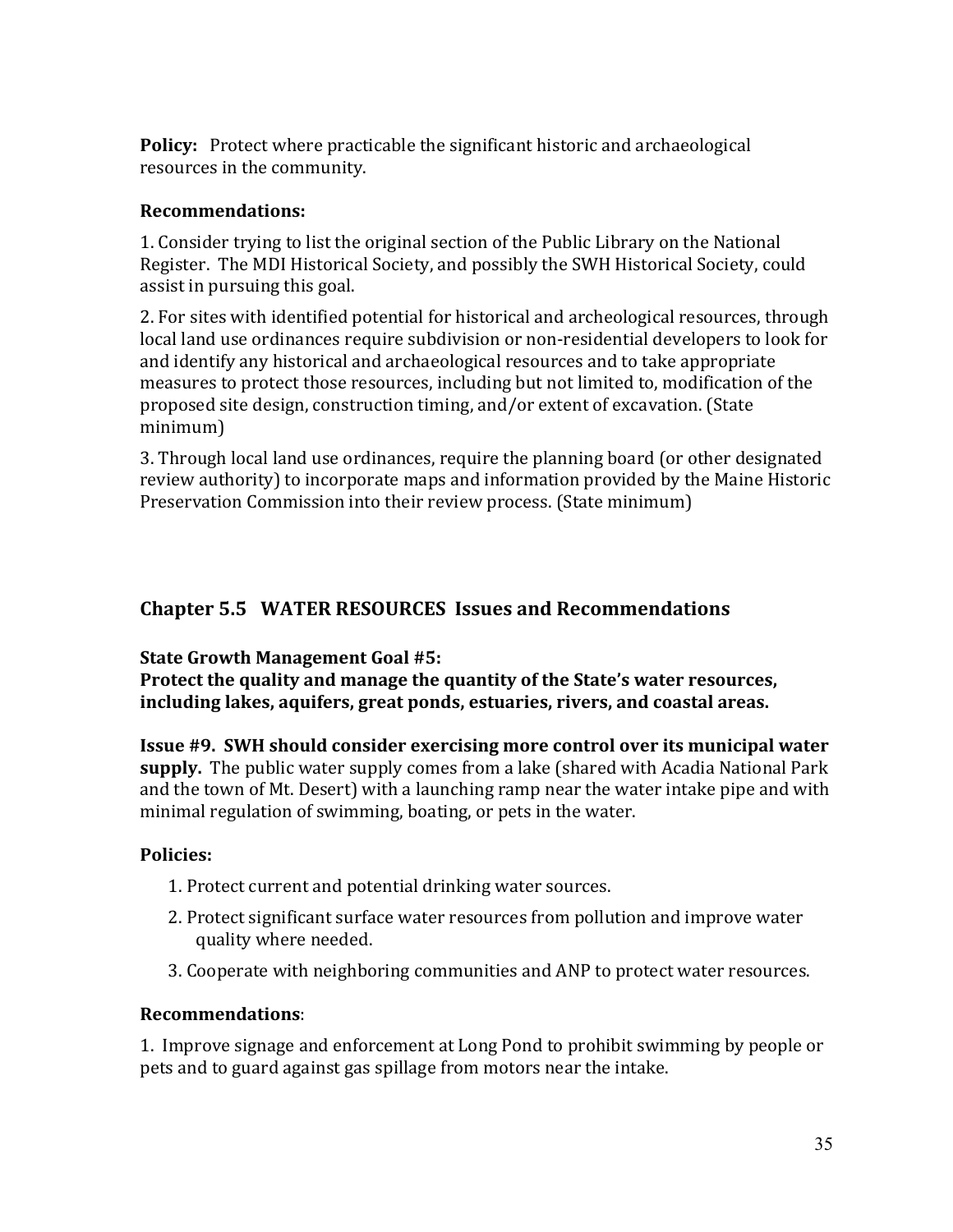2. Improve access to information about preventing the spread of invasive species with signs at the launching site and information in the town office, library and on the TV.

3. Continue to update the floodplain management ordinance as needed to be consistent with state and federal standards. (State minimum)

**Issue #10. Ground water is susceptible to pollution from storm run-off, septage, pesticides, herbicides, and fertilizers, disposal of chemicals and hazardous wastes, etc.** About a quarter of the town's residents get their drinking water from wells and half have on-site septic tanks; wells are vulnerable to pollution.

**Policy**: Protect current and potential drinking water sources.

## **Recommendations:**

1. Examine the effectiveness of density controls in the LUO to prevent well contamination by septage.

2. Identify and protect the recharge areas for our groundwater.

3. Work with state, regional, local entities as needed to determine, if possible, the extent of the groundwater aquifers used by wells in town. (Most of these wells are in fractured bedrock.)

4. Protect the sustainability of our aquifers by regulating large-scale ground water extraction.

5. Evaluate local ordinances to ensure that development standards and regulations protect groundwater aquifers and recharge areas.

## **Issue #11. Storm water run-off creates erosion and flooding problems for many** residents and pollutes our harbor and streams.

**Policy:** Minimize pollution discharges from the municipal sewage treatment plant. Minimize damage from floods or storm water run-off. To cooperate with neighboring communities and Acadia National Park to protect water resources.

## **Recommendations:(**

1. Identify and remove storm water infiltration into the sewer system.

2. Review storm water management standards in the subdivision, zoning and road ordinances to enhance the CEO's enforcement capacity and make sure local ordinances are consistent with State laws and rules.

3. Consider amending local land use ordinances, as applicable, to incorporate low impact development standards. (State minimum)

4. Monitor town and state road construction practices to enhance storm water management and minimize storm water run-off.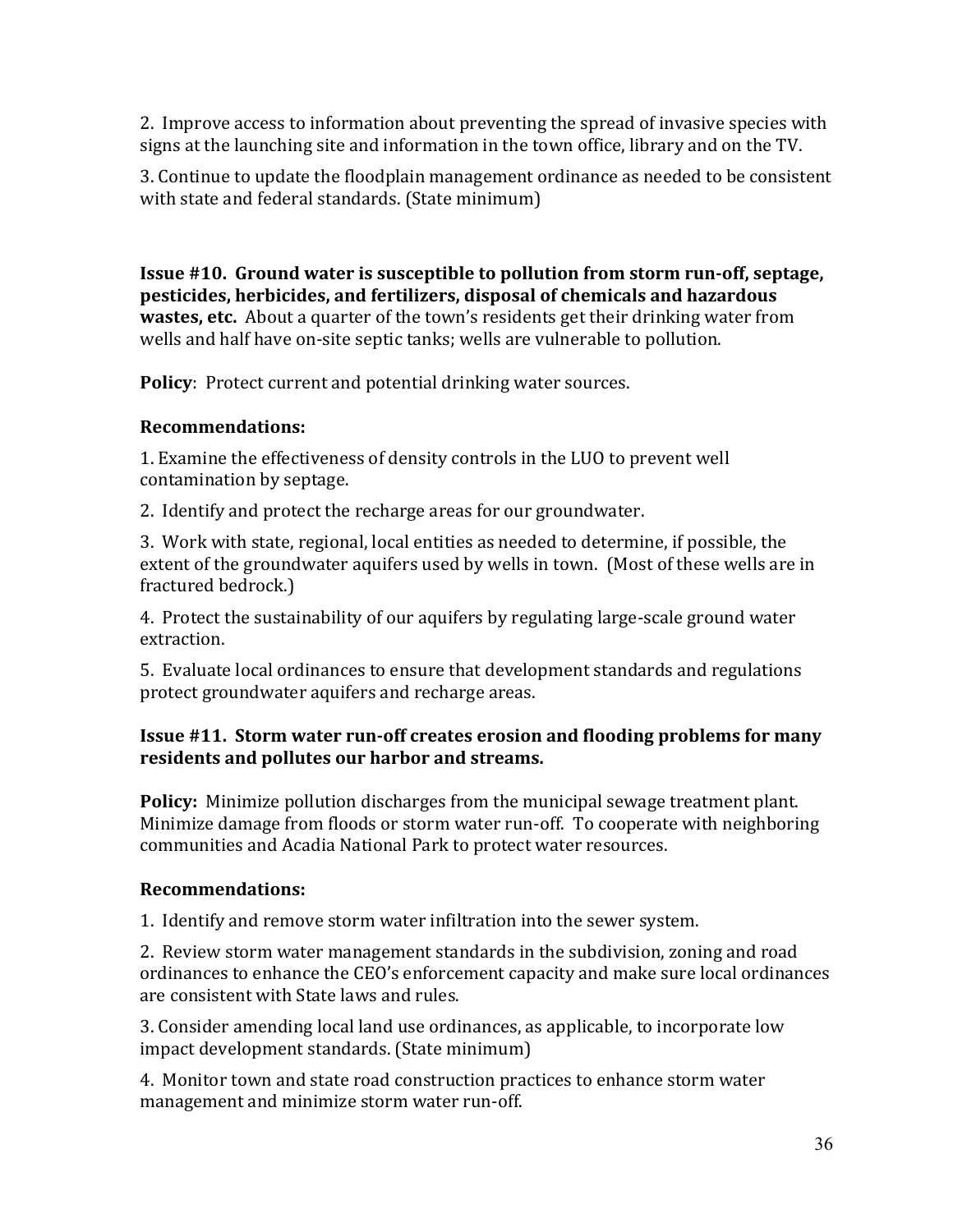5. Enter into a cooperative agreement with ANP to monitor water quality in Marshall Brook (including the former test wells) and with ANP and Tremont to monitor water quality in Bass Harbor Marsh.

6. Work with ANP to secure funding and increase the size of the culvert where Marshall Brook goes under the Seal Cove Road to prevent flooding and to enhance fish passage.

7. Work with the maritime industry to identify toxic chemicals used in boat construction, servicing and maintenance, their potential dispersal in the environment, and educate all users (residents as well as commercial/industrial users) about affordable ways to limit pollution.

## **Chapter 5.6 CRITICAL NATURAL RESOURCES Issues and Recommendations**

**State Growth Management Goal # 6:** 

Protect the State's other critical natural resources, including without limitation, wetlands, wildlife and fisheries habitat, sand dunes, shorelands, scenic vistas, and unique natural areas.

**State Coastal Management Policy #6** 

**Protect and manage critical habitats and natural areas of state and national** significance, and to maintain the scenic beauty and character of the coast, even in areas where development occurs.

**Issue #12.** Although most of the critical habitat areas in town are protected in Acadia National Park or by shoreland zoning, a few areas remain vulnerable to **development and/or pollution.** Critical habitat includes places and conditions where "at risk" species and those important to the ecology of the Gulf of Maine live, feed and/or breed. The Federal government, through Acadia National Park, protects (and in the view of some, restricts) half of Southwest Harbor (and about half of the entire Mt. Desert Island), and the proximity and ubiquity of the Park affects residents' view of additional protection efforts.

## **Policies:**

- 1. Conserve critical natural resource areas in the community.
- 2. Coordinate with neighboring communities, Acadia NP, regional and state agencies to protect shared critical resources.

#### **Recommendations:**

1. Incorporate "Beginning with Habitat" maps into the planning review process under the Land Use and Subdivision Ordinances and require developers to take appropriate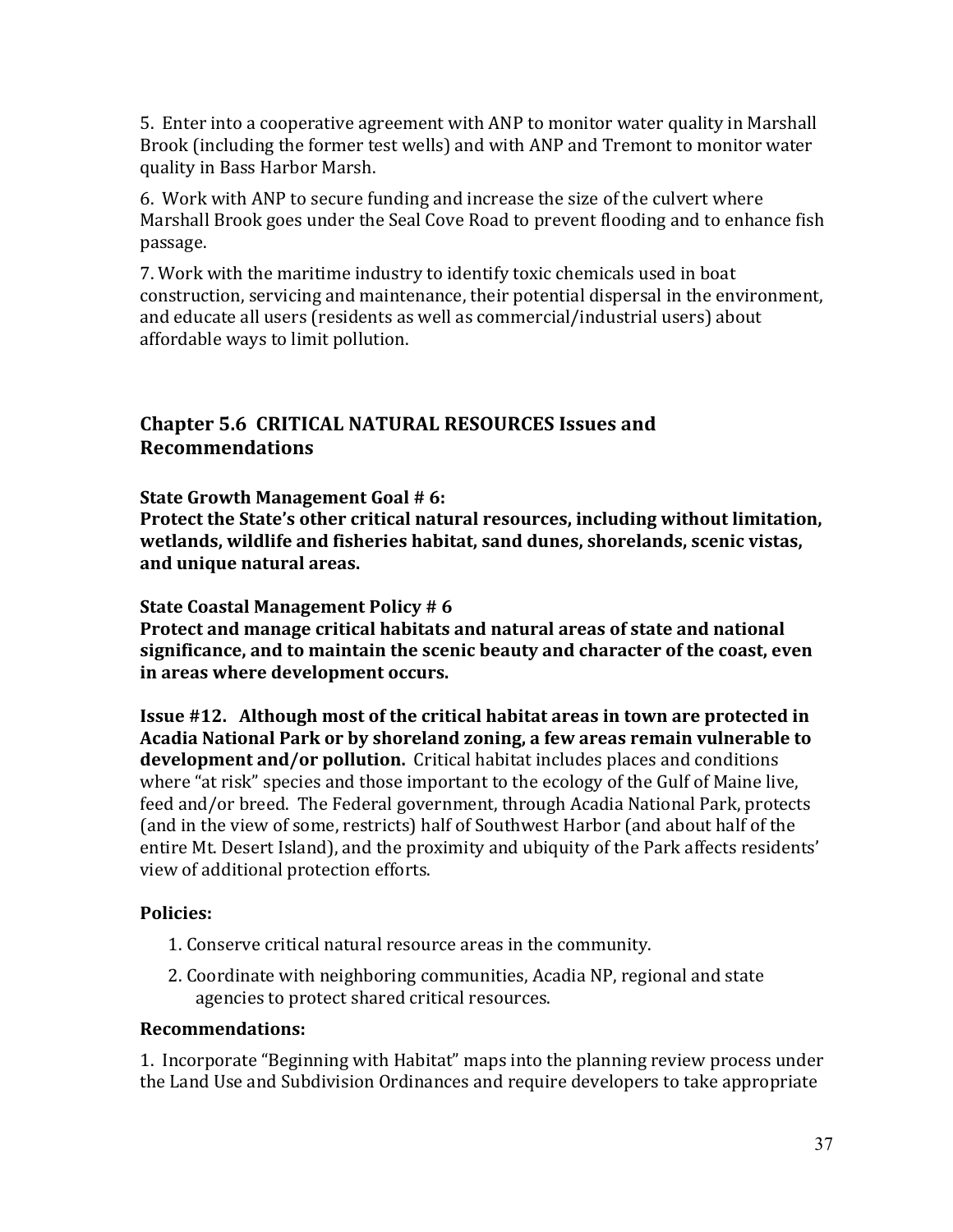measures to protect critical natural resources. Particular attention should be paid to high value habitats, priority species habitats, and wetland areas.

2. Enter a cooperative agreement with ANP to monitor and protect water quality in Marshall Brook and (with Tremont as well) in the Bass Harbor Marsh. (see Water Resources)

3. Work to eliminate remaining overboard sewage/septic discharges to improve clam flats and shorebird feeding areas.

4. Adopt and enforce natural resource protection practices and standards for construction and maintenance of public and private roads.

5. Evaluate the importance of extending the Critical Resource Protection areas to include a forested wetland area west of Seawall Road and a deer wintering area on the western slope of Freeman Ridge, in addition to Seawall Pond (recently enacted). See Future Land Use Plan.

6. Make information available to residents and visitors about local, state and federal regulations that apply to local critical natural resources.

7. Continue to amend local shoreland zone standards as needed to meet state guidelines. (State minimum)

8. Where appropriate, designate critical natural resources as Critical Resource Areas in the Future Land Use Plan. (State minimum)

9. Direct the Planning Board to develop reasonable LUO standards to require subdivision or non-residential property developers to look for and identify critical natural resources that may be on site and to take appropriate measures to protect those resources, including but not limited to, modification of the proposed site design, construction timing, and/or extent of excavation. (State minimum)

**Issue #13. Scenic views of the harbor, along the shore and from the mountains of ANP are an important attractive feature of SWH.** Changes in land use can have a negative impact on views.

## **Policies:**

- 1. Protect natural area and scenic vistas that are considered important to the town through land use controls and working with groups such as the Conservation Commission and local land trusts. (1996 plan)
- 2. Pursue public/private partnerships to protect natural resources, including views.

## **Recommendations:**

1. Work with Maine Coast Heritage Trust and other groups to 1) develop criteria for identifying and prioritizing important scenic views and areas and 2) learn about and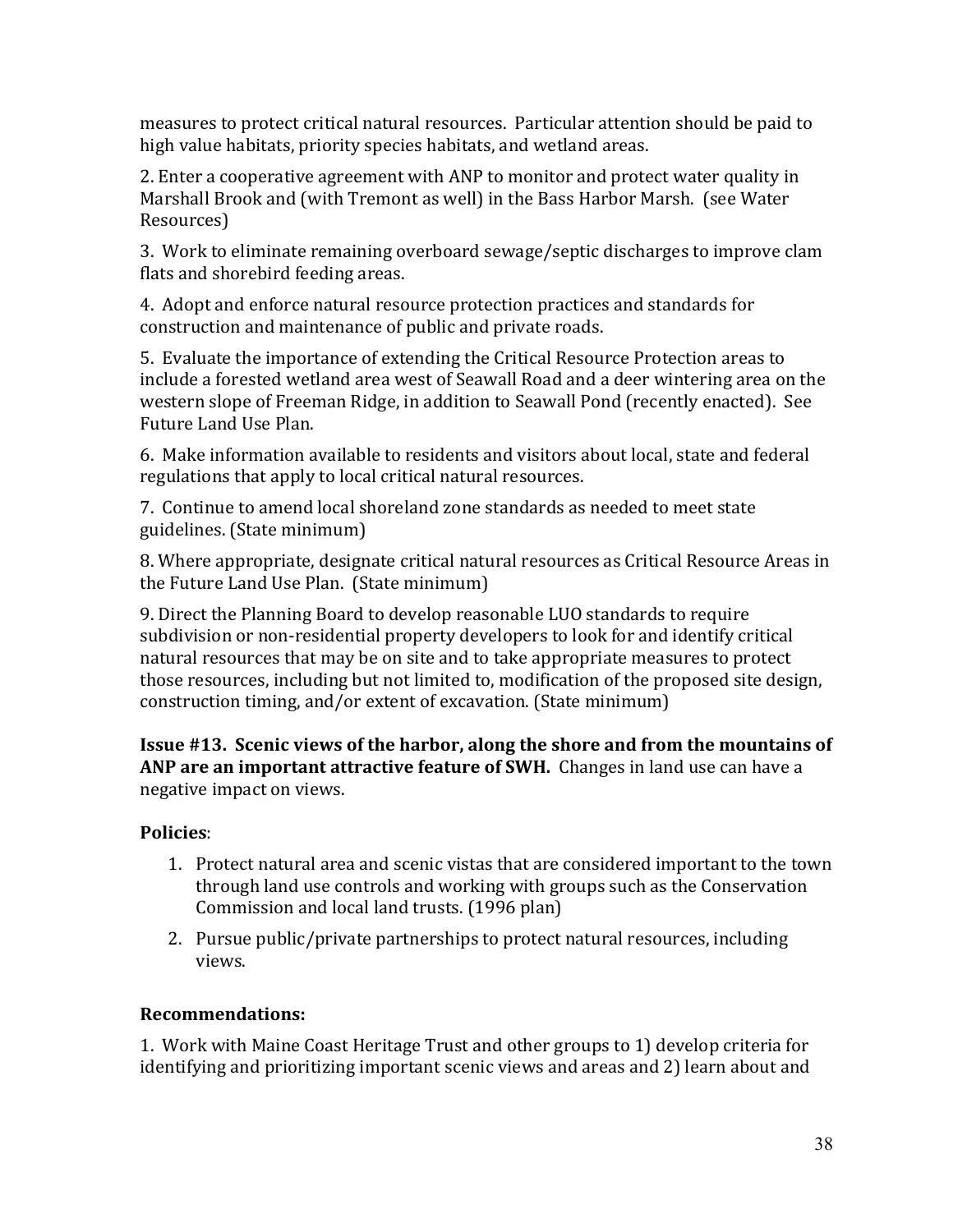develop procedures to accept conservation easements and other measures to assure their identification and protection. (1996 plan)

2. Investigate incorporating design standards into the permit review process for subdivisions and for building in any zone or parcel adjacent to or visible from the harbor.

3. Maintain the current land use controls, such as structure sideline setbacks and height limits to protect views of the water and harbor. (1996 plan)

4. Maintain public access to public views through necessary cutting and maintenance of public rights of way (such as North Causeway Lane, Lawler Lane).

**Issue #14. Dark skies are threatened by increased light pollution from human activities and buildings.** Dark skies at night and the ability to enjoy and observe the heavens is a natural resource important to the quality of life in our town and to the quality of visitor experience here and in ANP.

**Policy:** Coordinate with neighboring communities and groups to protect the night sky.

## **Recommendations:**

1. Ensure that the Town sets a good example by shielding all lights on its buildings and piers.

2. Upgrade existing streetlights to shielded lights within 10 years.

# **Chapter 5.7 AGRICULTURE AND FORESTRY RESOURCES Issues and Recommendations**

## **State Growth Management Goal # 8: Safeguard the State's agricultural and** forest resources from development that threatens those resources.

**Policy:** Support small-scale local farming and forestry where economically viable.

## **Issues:(**

Notwithstanding the existence of privately maintained small home gardens and woodlots, the policies under this section have little applicability in Southwest Harbor. There is very little prime agricultural soil in Southwest Harbor, and what little there is has already undergone development. There are some 450 plus acres that are currently registered under the state Tree Growth program. There is no commercial timber harvesting or agricultural protection, and neither farming nor forestry is economically viable beyond the small (landscaping) or household scale. Road-side stands, greenhouses, pick-your-own operations are permitted in our mixed-use zoning. The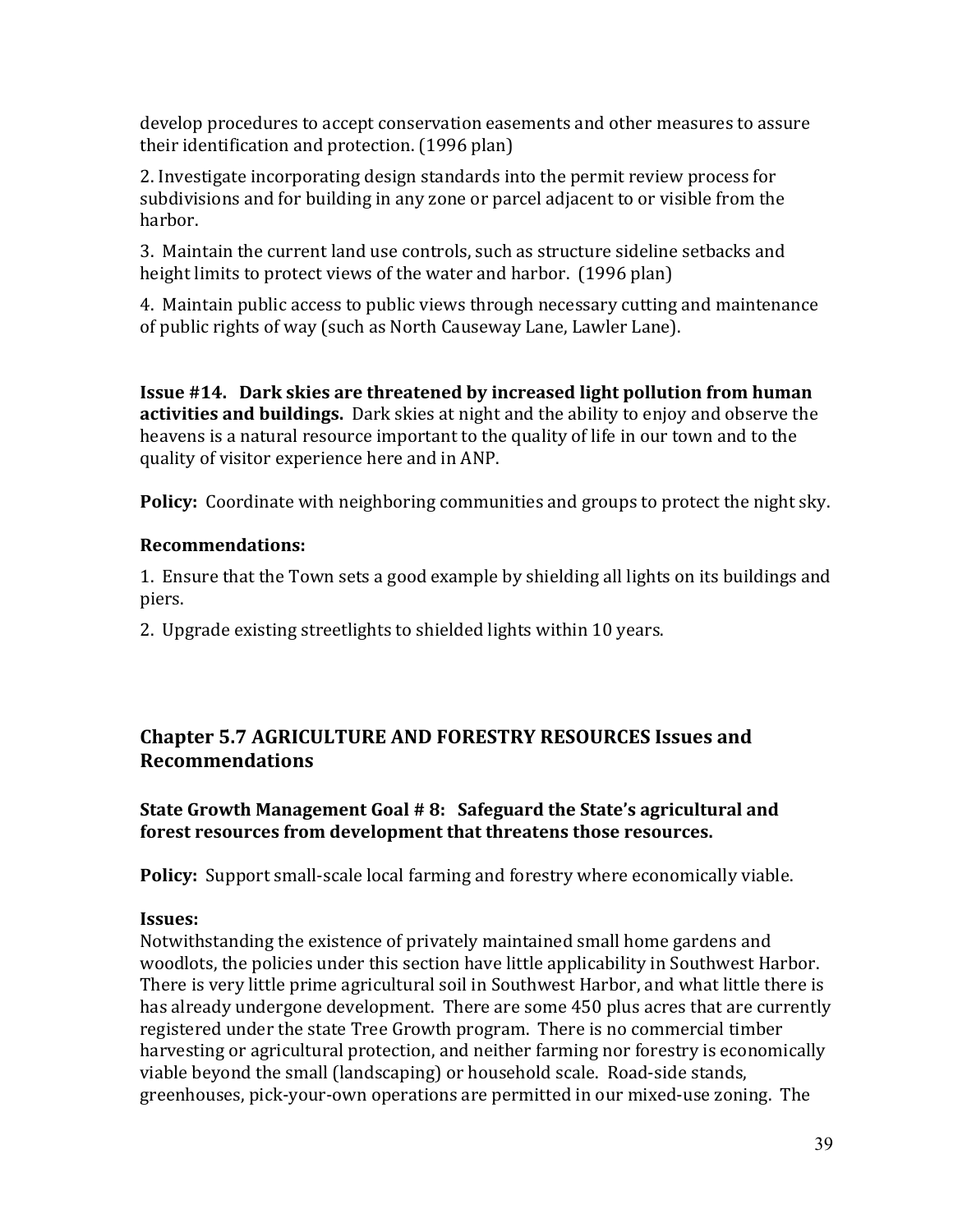occasional sale of firewood to campers or small amounts of agricultural produce in season are permitted as home occupations. With half the Town's acreage within the boundaries of Acadia National Park, there is little or no political will for expanding preserved lands. Issues of scenic preservation and storm water runoff are discussed elsewhere in this plan.

#### **Recommendations:**

There are no local recommendations for this Plan under this topic. Applicable State minimum recommendations are:

- 1. Amend land use ordinances to require commercial or subdivision developments in *critical rural areas* to maintain areas with prime farm soils as open space to the greatest extent practicable. (State minimum)
- 2. Limit non-residential development in *critical rural areas* to natural resourcebased businesses and services, nature tourism/outdoor recreation businesses, farmers' markets, and home occupations. (State minimum)
- 3. Continue to permit activities that support productive agriculture and forestry operations, such as roadside stands, greenhouses, and pick-your-own operations. (State minimum)
- 4. Consult with the Maine Forest Service District Forester or Soil and Water Conservation District as appropriate when developing any land use regulations pertaining to forestry or agricultural management practices. (State minimum)

## **Chapter 5.9 MARINE RESOURCES Issues and Recommendations**

**State Growth Management Goal # 7: Protect the State's marine resources** industry, ports, and harbors from incompatible development, and to promote access to the shore for commercial fishermen and the public.

**State Growth Management Goal #5: Protect the quality and manage the quantity** of the State's water resources, including...coastal areas.

**State Growth Management Goal #6: Protect the State's other critical natural** resources, including ...fisheries habitat, ... shorelands, scenic vistas, and unique natural areas.

**State Coastal Management Policy # 1: Promote the maintenance, development,** and revitalization of the State's ports and harbors for fishing, transportation, and recreation.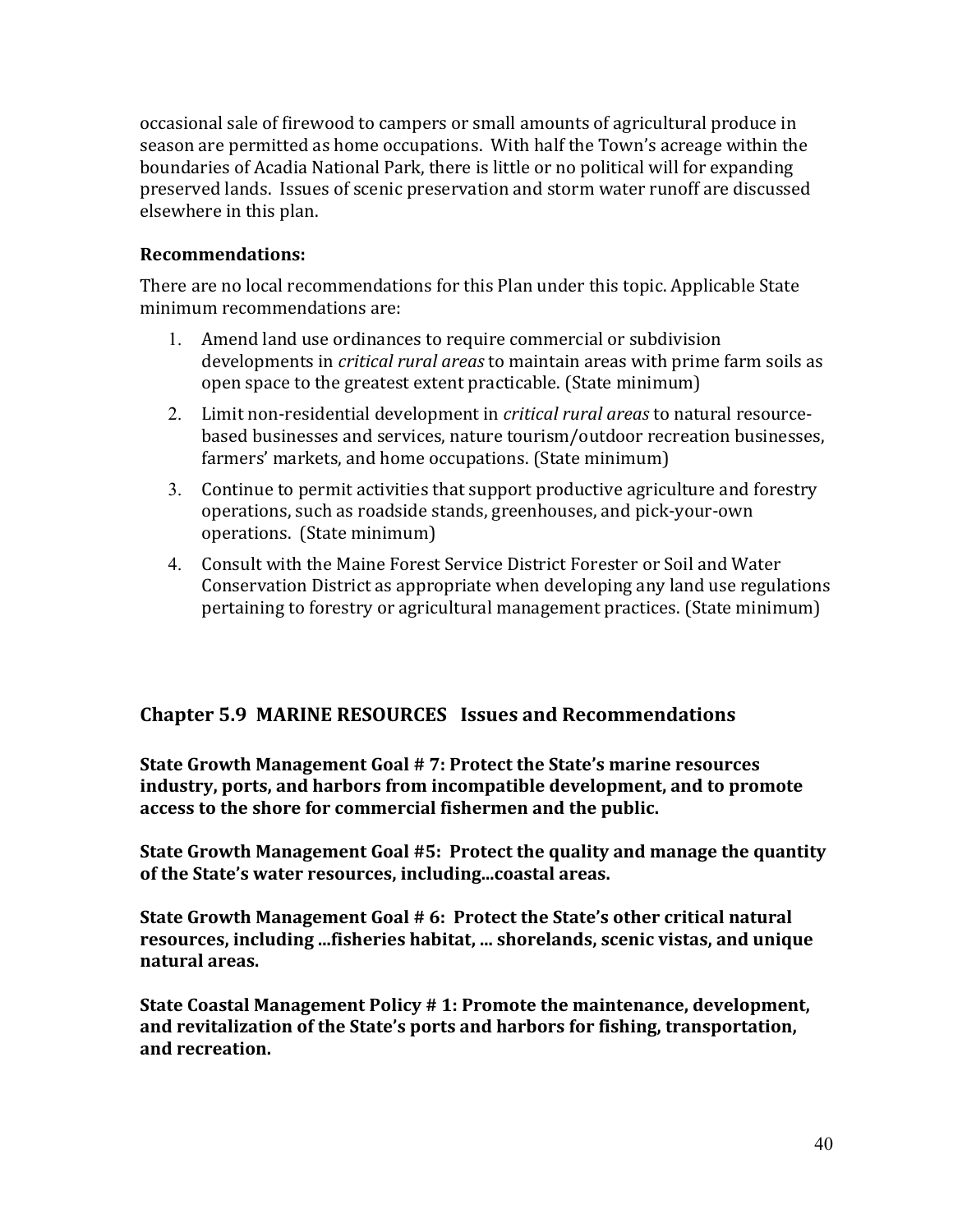**State Coastal Management Policy #2: Manage the marine environment and its** related resources to preserve and improve the ecological integrity and diversity of marine communities and habitats... and to enhance the economic value of the **State's renewable marine resources.** 

**State Coastal Management Policy #6: Protect and manage critical habitats and natural areas of state and national significance, and to maintain the scenic beauty and character of the coast....** 

**State Coastal Management policy # 8: Restore and maintain the quality of our** fresh, marine, and estuarine waters to allow for the broadest possible diversity **of public and private uses.** 

State Coastal Management Goal #5: Encourage and support cooperative state and municipal management of coastal resources.

**Issue #15. The Manset Town Dock and launching ramp is a central access point** for commercial fishing and boating activity, as well as for recreational boating. Adequate parking is necessary. The Town relies on using rented land adjacent to this dock for parking, float storage, etc.

**Policy:** Support shoreline development that gives preference to water-dependent uses and promotes public access to the shore.

**Recommendation:** The town should make a concerted effort to acquire property in order to protect public access to this part of the shore for commercial fishermen, local boatyards, and the public.

**Issue #16. The needs of commercial fishermen, marine activities and recreational boaters are sometimes in conflict.** Harbor management needs to be proactive as harbor uses and needs change.

## Policies:

- 1. Manage town docks and launching ramps to minimize conflict and enable access wherever possible.
- 2. Maintain and improve harbor management and facilities.

## **Recommendations:**!!

1. The Harbormaster and the Harbor Committee should work to update and enforce the Harbor Ordinance.

2. The Harbormaster and Harbor Committee should recommend and implement a mooring plan to make efficient use of the harbor.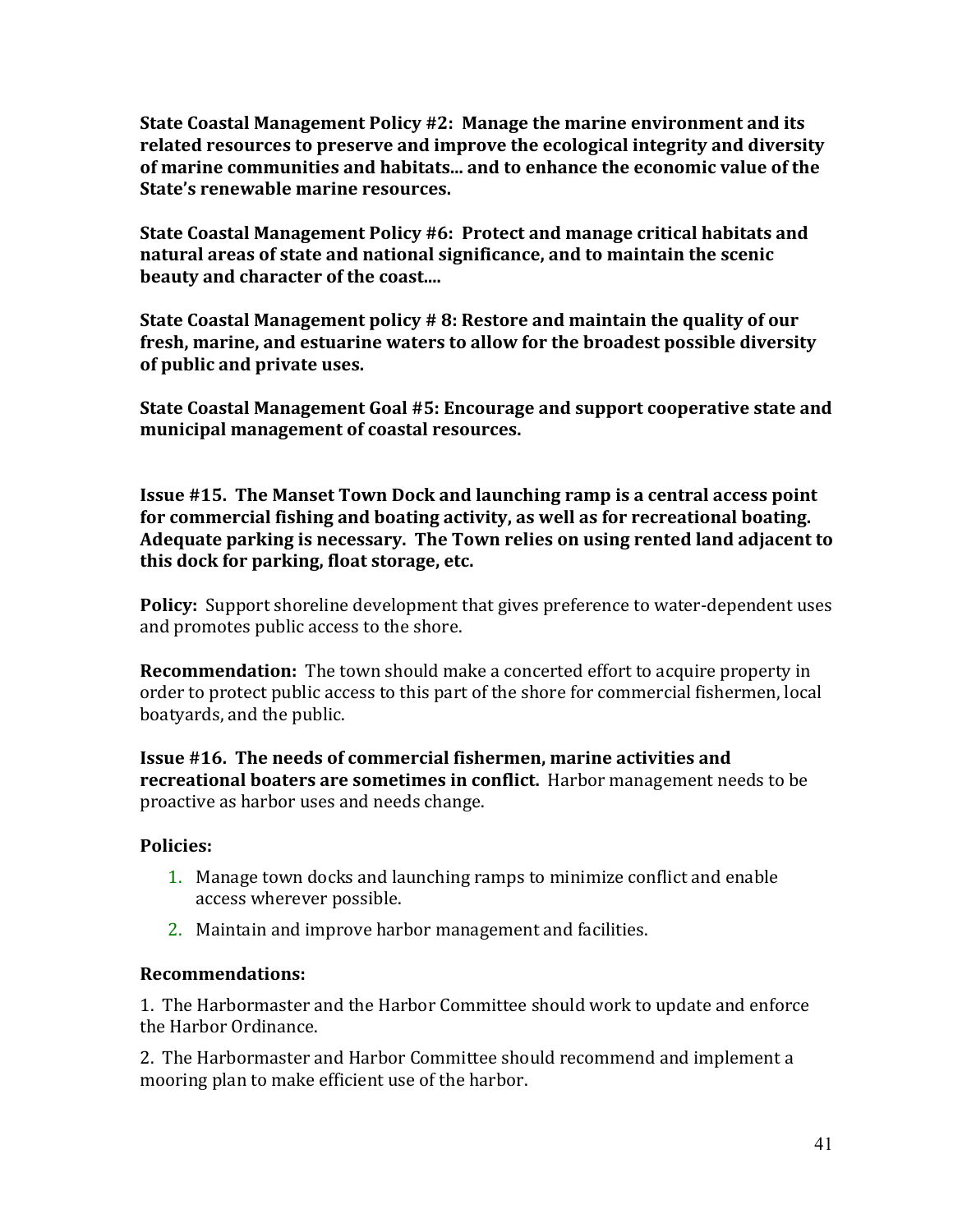3. The Harbor Committee should review harbor user fees with the intent to use them to help pay for harbor management.

#### **Issue #17. Pedestrian access for boaters to the town center from the marina and** the Manset shore needs improvement.

**Policy:** To protect, maintain, and possibly improve public access to the community's harbor for all appropriate uses.

#### **Recommendations:**

1. Planned sidewalk improvements and road painting along Main Street should improve the safety of foot traffic to and from the marina.

2. The Town should investigate opportunities for alternative transportation for visitors who arrive by boat, especially from the Manset shore and the Lower Town Dock.

**Issue #18. Boat transport through the town center and to the Manset ramp can be problematic, especially during the busy summer season.** Many of the boat services in town are not on the shore and rely on the Manset launching ramp for water access.

**Policy:** Foster the water-dependent marine industries as one type of economic activity desired by town residents.

## **Recommendations:**

1. As electric and communications wiring need upgrading or replacement on Mansell Lane, run lines on both side of the street or underground to eliminate cross-overs and facilitate boat transport.

2. Expand access to the Lower Town Dock launching ramp and pier by adjusting parking in the immediate area.

**Issue #19. The extent of land-based run-off pollution of coastal waters, if any, is unknown.** Possible pollution of coastal waters by septic and sewage discharges (both on-shore and from boats in the harbor), by toxic substances from the marine industry, and from storm water run-off can harm shellfish, lobsters and other fishing resources.

## Policies:

- 1. Manage our coastal waters to preserve and improve the ecological health of the fisheries in our area.
- 2. Protect and, where warranted, improve marine habitat and water quality.

## **Recommendations:**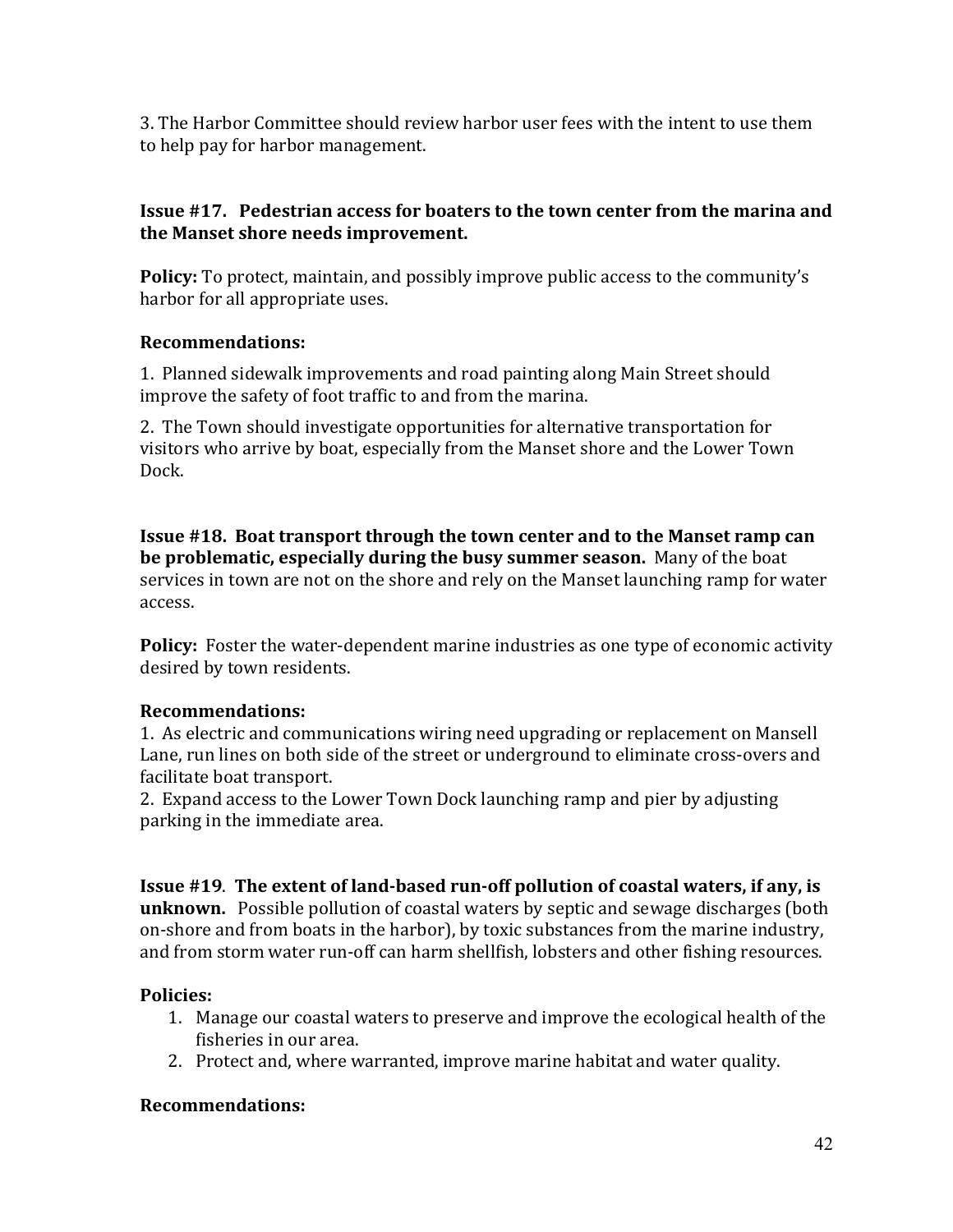1. Continue to improve storm water management to further reduce infiltration into the municipal sewer system.

2. The Town should work with local schools, COA, and ANP, as well as local residents and businesses, to test for specific pollutants, identify sources, and inform residents and businesses how to reduce any pollution.

3. Inform local marine businesses about and encourage them to participate in clean marina/boatyard programs.

4. Make information about pump-out facilities for boats in the harbor readily available to local residents and visiting boaters.

5. Better educate residents and businesses about hazardous household and garden chemicals to reduce use and improve proper disposal.

6. Work with local residents and businesses, the DEP and the DMR to determine what actions, if any, would improve local fishery habitats, and identify and work to eliminate sources of pollution.

7. Conduct a survey of Norwood Cove to detect sources of pollution. Inspect septic systems there and require that they meet the code. Work with property owners to mitigate sources of non-point pollution.

NOTE: The code enforcement officer, who has the necessary resources and training, enforces local shoreland zoning provisions. The town employs a harbormaster yearround. There are no regional harbor/bay management plans. Visual access to coastal waters is protected and is discussed in Appendix 9, Table 9.3. Both of the commercial fishing enterprises have received information about the current use taxation program, but neither has completed an application for consideration in the program.

## **Chapter 5.10 RECREATION Issues and Recommendations**

**State Growth Management Goal #10**

**Promote and protect the availability of outdoor recreation opportunities for all Maine citizens, including access to surface waters.** 

**State Coastal Management Policy #7: Expand the opportunities for outdoor recreation, and to encourage appropriate coastal tourist activities and development.**

**Issue #20: Residents have repeatedly identified the need for bicycle ways,** particularly along State Route 102 between Seal Cove Rd., through the middle of town, south to Manset Corner and continuing south to Tremont as well as along the entire length of Route 102A from the Manset Corner to the Park in Seawall. Many of our residents including our school-aged children enjoy bicycle riding for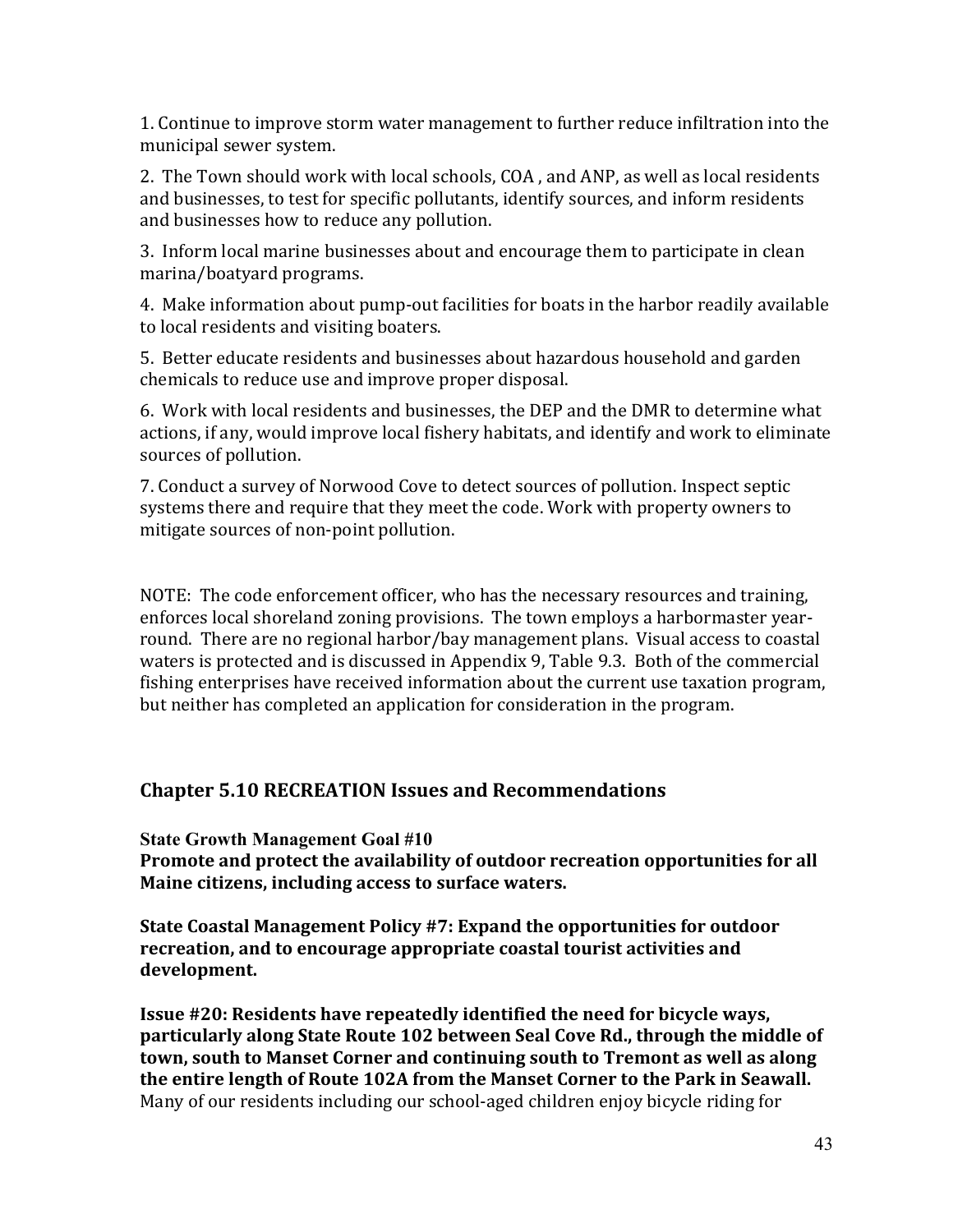recreation as well as a means of transportation. Also, many summer visitors either bring their own bicycles or rent them from local businesses with the plan of enjoying the Park and the Island generally. While some lightly traveled local roads may be reasonably safe for bicyclers, and bicycling is popular in the Park on the carriage trails, the main thoroughfares in our town are too narrow to safely accommodate bicycling along with automobile traffic. The development of bicycle ways along the above identified roads would be an asset to the Town. In addition to making the roads safer for both cars and bicycles, bicycle ways would promote physical exercise, reduce traffic congestion from cars and be an attraction for tourism, the largest economic resource in Southwest Harbor and regionally.

**Policy:** Work with the State to develop bicycle ways along State Routes 102 and 102A.

**Recommendations:** The Selectmen, within the next year should:

1. Review the MDI Tomorrow Bikeway Plan and update its findings and recommendations.

2. Add the development of bicycle ways along Routes 102 and 102A to the State's development plans and work to see them implemented along with upcoming road maintenance and upgrades.

3. Coordinate with MDOT to leverage State funds and construction plans that complement bicycle way construction.

**Issue #21: Green spaces in and around the center of town contribute to an** attractive appearance and enhance the quality of life appreciated by so many of **Southwest Harbor's residents and visitors.** The Veteran's Memorial Park and the Rhoades Butterfly Garden plus the school's ball field and playgrounds are assets to the community and should be preserved and maintained. With half the town's land located within the borders of Acadia National Park, which includes many opportunities to hike, picnic and enjoy the natural environment, there is no demonstrated interest for expanding open space. However the green spaces in town are used by the school and families with children and enhance visitors' enjoyment and experience.

**Policy:** Support the maintenance of and access to green spaces in and around the center of town and the Conservation Commission's efforts to preserve healthy trees in the town center.

## **Recommendations:**

1. The Public Works Department should continue to cooperate with and support volunteer efforts to maintain and preserve green spaces and tree planting in the town center where appropriate.

2. Adequately fund the Town's Tree Fund.

**Issue #22: The only freshwater boating access within Southwest Harbor is** located at the southern end of Long Pond, which is also the town's public water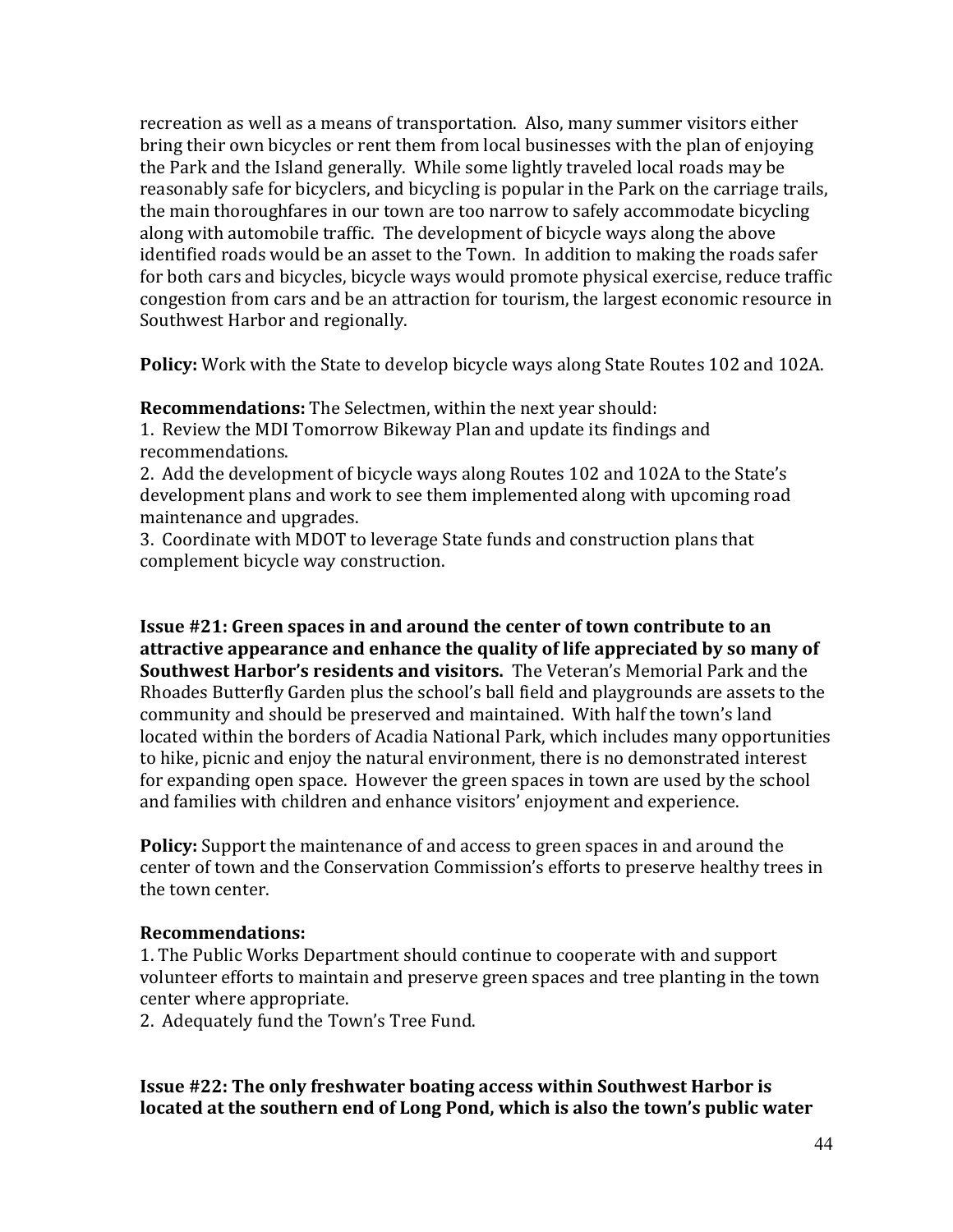**supply.** The pond is a popular place to fish and canoe, and residents wish to preserve the privilege while protecting water quality. Land around the pond is owned mostly by Acadia National Park and the town of Mt. Desert. Local freshwater swimming is possible at Echo Lake in Acadia NP.

**Policy:** Continue to maintain public access to Long Pond, our only major water body, for boating and fishing, and to Echo Lake for swimming.

#### **Recommendations:**

1. Maintain parking and boat launch access.

2. Post notices regarding prohibited water uses, particularly around the pumping station and enforce compliance.

3. Cooperate with the Park to maintain water access.

4. Work with Acadia NP as needed to maintain foot and bicycle access to the Echo Lake swimming area (via Lurvey Spring Road) as well as by car from Route 102.

**Issue #23: Ocean access is increasingly a recreational priority as well as a priority for commercial fishermen.** While Southwest Harbor has three public town docks and has made support of the fishing and boatbuilding/recreational boating industries a top priority, the docks are crowded and heavily used. With two boat launches, only one of which is accessible for large boats and with recreational water uses growing, expanded launch access is desirable. Expanded parking is also needed along with expanded dinghy tie up. There is a long waiting list for moorings in the harbor. The recommendations under this issue are also relevant to the Marine Resources section.

**Policy:** Enhance access to the ocean for all users.

## **Recommendations:**

1. Acquire land adjacent to the Manset Town Dock to improve ocean access.

2. Consider making launching space suitable for smaller boats such as kayaks to relieve traffic at the larger launch site.

3. Expand parking for vehicles and trailers (can be off-site).

NOTE: Because Acadia NP, with its hiking trails, swimming area, open space and recreational land, comprises half the town, needs for additional open or recreational space and facilities are minimal. Harbor House (a private, non-profit organization) works to identify recreational needs such as playgrounds and playing fields for residents of all ages and works with the community to meet capital needs as identified.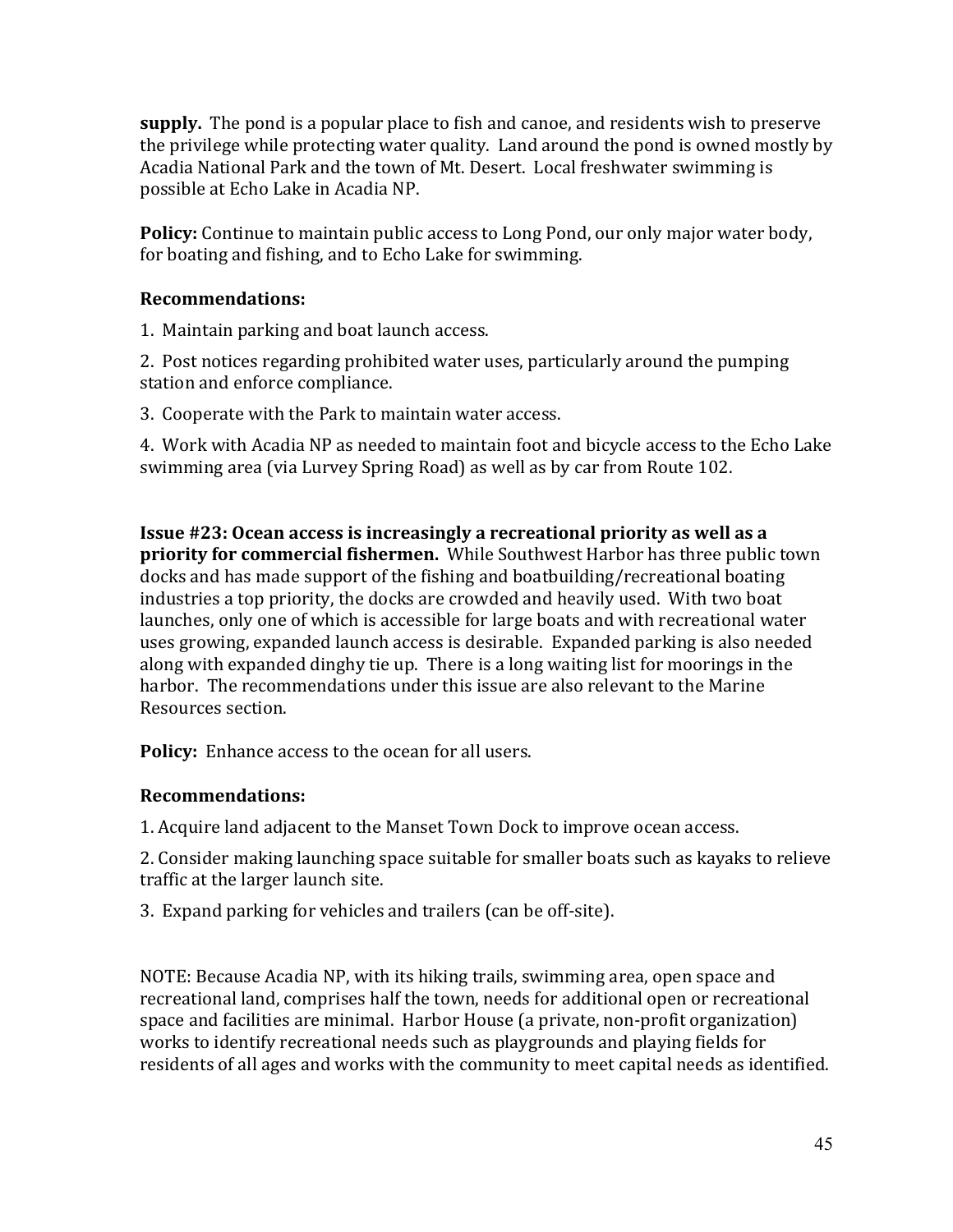## **CHAPTER 5.11. PUBLIC FACILITIES AND SERVICES Issues and Recommendations**

#### **State Growth Management Goal #2**

Plan for, finance, and develop an efficient system of public facilities and services to accommodate anticipated growth and economic development.

**State Coastal Management Policy # 8:** Restore and maintain the quality of our fresh, marine and estuarine waters to allow for the broadest possible diversity of public and private uses. (Issue #27)

**Issue #24: Continuing improvements in water quality standards may require water filtration plant upgrades and modernization of practices.** Development of the public water system in Southwest Harbor has been and will be driven by increasingly stringent EPA standards. The town owns the public water system and is currently complying with a consent agreement that will bring the water quality into compliance with the 2003 EPA more stringent limits for HAA's and THM's which are by-products of the water treatment process. Southwest Harbor's surface water source, Long Pond, is in a different watershed than the Town and enjoys the protection of being surrounded mostly by Acadia National Park and thus is protected from development.

**Policy:** Stay informed of changing water quality standards and plan for upgrades and changing practices as needed.

## **Recommendations:**

1. Monitor changing EPA and DEP regulations. Maintain ongoing relationships with Maine Rural Water and with water engineers to stay ahead of changing water standards and water delivery technologies and best practices.

2. Pursue public/private and regional partnerships to protect drinking water sources and critical natural resources.

**Issue #25: Water delivery infrastructure is ageing and contributing to inferior water quality in some parts of the Town.** Over one third of the Town's water lines are in poor condition resulting in poor water quality that is occurring after it leaves the filtration plant at Long Pond. In addition, shallow installations and rusty pipes lead to wasted water through unintentional leaks and water left running purposely to keep it clear and to prevent freezing in winter.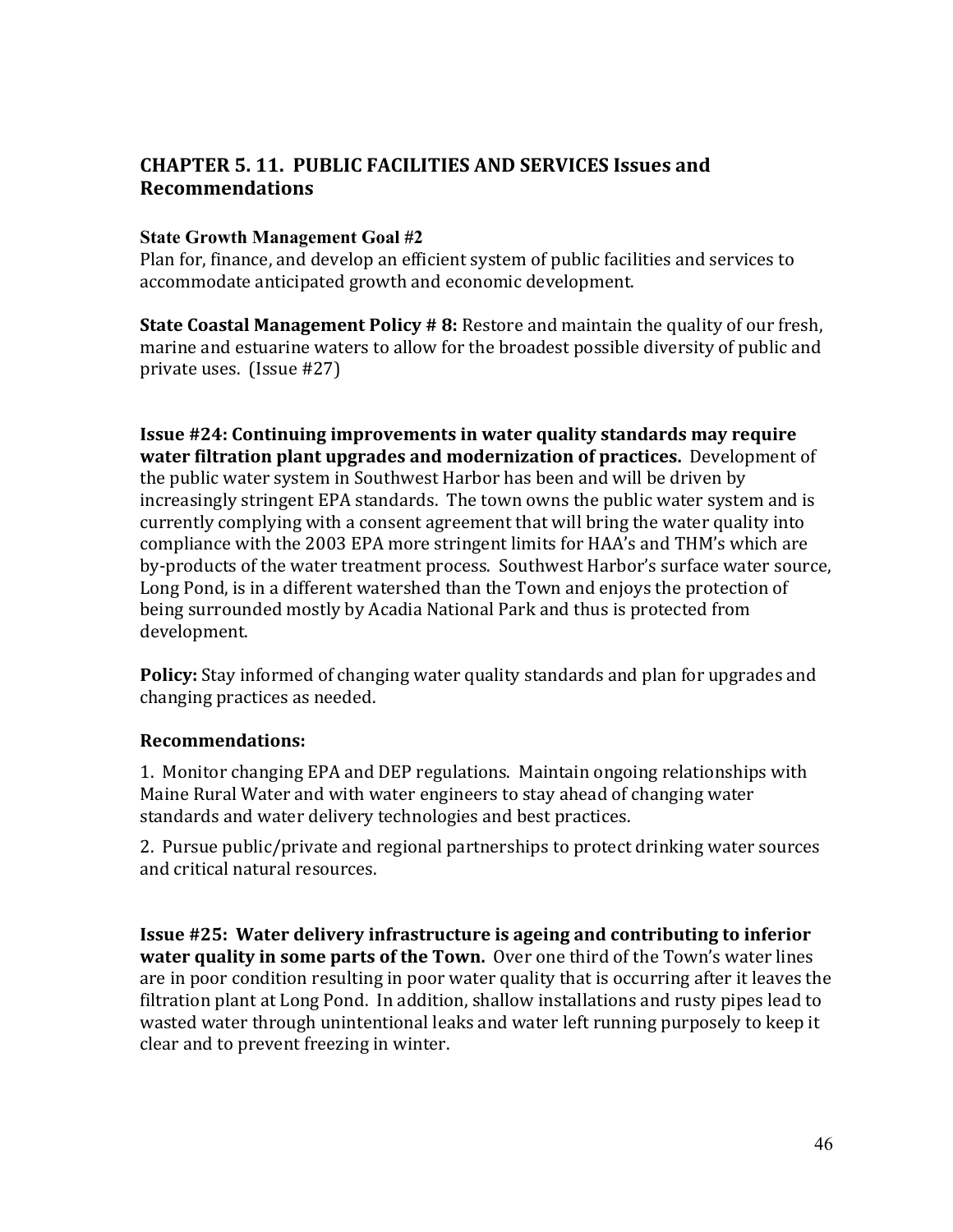**Policy:** Eliminate water waste and provide safe, clean drinking water to all Water Dept. customers.

#### **Recommendations:**

1. Prepare an engineering study and plan to upgrade the water delivery systems. using the study to prioritize the work.

2. Include roads, sidewalks, storm water run-off drainage, and bikeways in the plan with the intention of making comprehensive upgrades road by road.

3. Coordinate with the MDOT when the way is State owned to enlist their support and commitment to the roads for which they are responsible.

**Issue #26: The Sewer Treatment Plant is aging and will require future upgrades.** In 2009, the Plant received a renewed five-year license to operate. With very low growth and an anticipated decrease in population over the next 20 years, wastewater volume is unlikely to exceed the Plant's capacity. But operational and equipment upgrades will be needed.

Policy: Provide for the long-term needs for sewer treatment.

## **Recommendations:**

1. Eliminate inefficiencies in public and private use through maintenance plans, the elimination of storm water infiltration and water efficiency education.

2. Plan to modernize and upgrade sewer treatment with infrastructure improvements and best practices.

**Issue #27: Storm water management systems should be inventoried and reviewed.** Heavy rain has occasionally resulted in flooding in several areas of Town. Parts of the system work well, others should be expanded and repaired. Storm water infiltration occasionally overwhelms the treatment plant, flushing sewage into the harbor.

**Policy:** Expand storm water management systems to reduce flooding and eliminate storm water infiltration from the sewer filtration plant.

## **Recommendations:**

1. Identify sources of infiltration – private and/or public collector lines and remove.

2. Expand culverts and ditches where appropriate.

3. The Planning Dept. and Planning Board should examine the Land Use and Subdivision Ordinances and offer amendments where needed to protect against incremental expansion of development that could increase storm water runoff.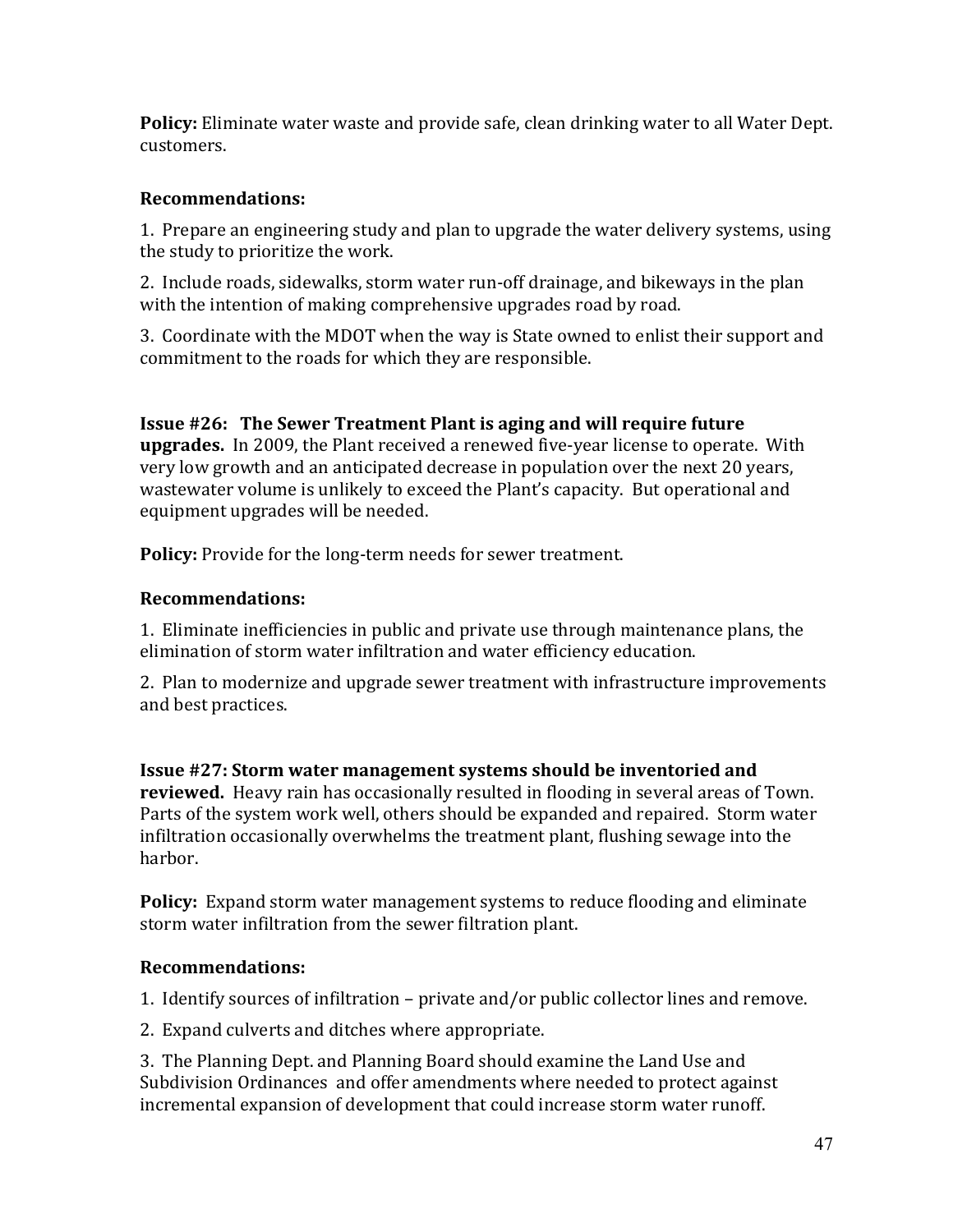**Issue #28: Sewer and Water management assistance needed.** The Town Water and Sewer systems have grown more technically complex and more financially demanding.

Policy: Efficiently and effectively oversee Water and Sewer Dept. work.

#### **Recommendation:(**

1. Establish a Water and Sewer Board composed of citizens/users appointed by the Board of Selectmen and holding regular meetings. It will be the W&S Board's responsibility to track changing demands and technologies, to track recurrent and capital expenditures, to review fees and capital funding mechanisms, to review the Water and Sewer Ordinances, and to advise the Board of Selectmen.

2. The Water and Sewer Departments should develop Capital Improvement Plans, make their budgets available as public documents, and hold an annual public budget hearing for each department.

**Issue #29: Inadequate public toilet facilities. Improvements are needed for public toilets.** There are port-a-potties installed at the Manset and Upper Town Docks in the summer and there is a bathroom at the Lower Town Dock. There is a bathroom in the center of Town behind the Village Green, which is open in summer. Tourism is the single biggest contributor to Southwest Harbor's economy and more and more day-trippers make up a part of the mix of visitors. Not all businesses offer toilet facilities and there are no public toilets available at the Chamber of Commerce or the Town Offices. Year round, modern restrooms would make a valuable improvement to visitors' experience and support the tourist economy. The toilets should be handicapped accessible to accommodate out town's ageing population.

**Policy:** Create and maintain secure, handicapped-accessible public toilet facilities year-round in the center of town. Maintain existing seasonal toilet facilities at the town docks.

#### **Recommendation:**

1. Prepare and implement a cost effective plan to create and maintain public toilet facilities near the Village Green for year-round use and improve the maintenance of the existing seasonal toilet facilities at the Town Docks.

**Issue #30: More Town Office Space Needed. The Town Office has inadequate** work, storage and meeting room space. In addition, the Town needs a fireproof **record storage vault.** The Town Offices meeting space is often too small for public meetings and/or it has competing demands. When this occurs, the Town is using the meeting room at the Fire Dept. or the American Legion Hall, the Library or the school's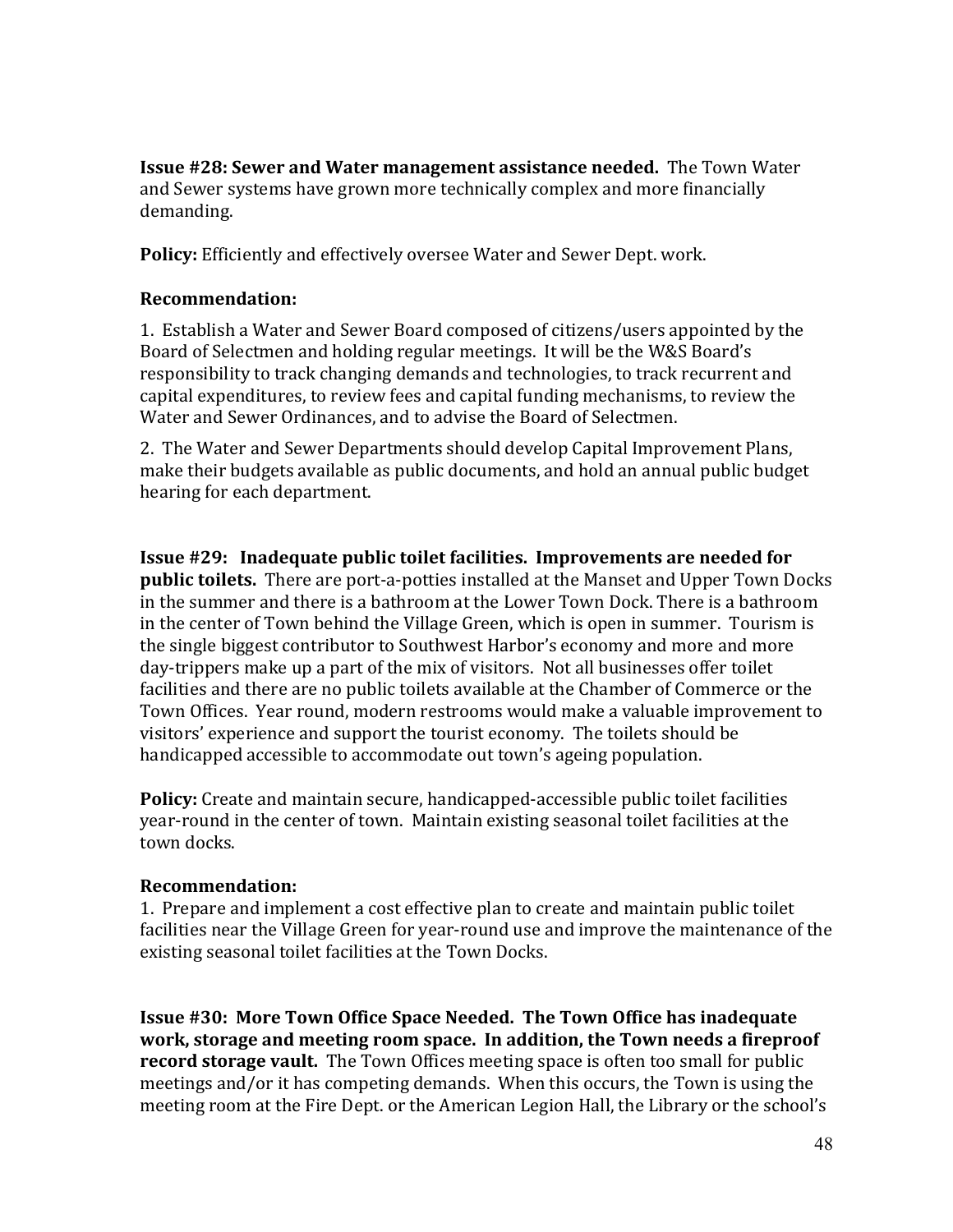gymnasium. The Town's public records are currently being stored in the laundry room of the Fire Dept. The Harbormaster shares winter office space with the assessors, and workspace for all departments (code enforcement, water and sewer, billing and other administrative functions) are too small and lack adequate storage. There is no space available for the installation of video recording equipment which prevents the Board of Selectmen from realizing their ambition to broadcast public meetings. The public's access to files and the photocopier is relatively unrestricted creating the potential for possible security issues. The public service area and toilets are not handicapped accessible. The insulation and wiring should be modernized and the interior is worn out and presenting a poor appearance to the public.

**Policy:** Develop a plan to provide adequate space for administrative functions, public meetings, and records storage, and make the space handicapped accessible.

#### **Recommendations:**

1. Consider remote meeting room space and expand into current meeting room for other functions. Consider vertical expansion. Locate a vault. Consider an addition.

2. Reduce administrative functions by moving to more online services. Consider contracting for some administrative functions with Tremont.

3. Expand electronic records keeping and reduce hardcopy records keeping where possible.

**Issue #31: Funding for public education is a substantial cost for SWH taxpayers** comprising  $54\%$  of our (2008-09) local tax burden. The elementary school aged population is expected to bottom out at about 135 students during the next planning period. While the building has a capacity of about 300 students, fixed costs do not fall at the same rate as the student population. In addition, demands for education, special education services, and related health and social services continue to add to the per pupil cost of student education. Our per-pupil costs for elementary education are among the highest in the state (1.67 times the state average).

At the same time, the general population is shrinking and aging; fewer and fewer taxpayers will be enrolling children in the school and the demand to control education costs will likely increase. Forums run by the school district in 2008 suggested that parents of school children opposed consolidating with Tremont School, yet 77% of year-round respondents to our survey indicated support for some form of consolidation.

**Policy:** Reduce and control the costs of education while maintaining a high quality of education services.

## **Recommendations:**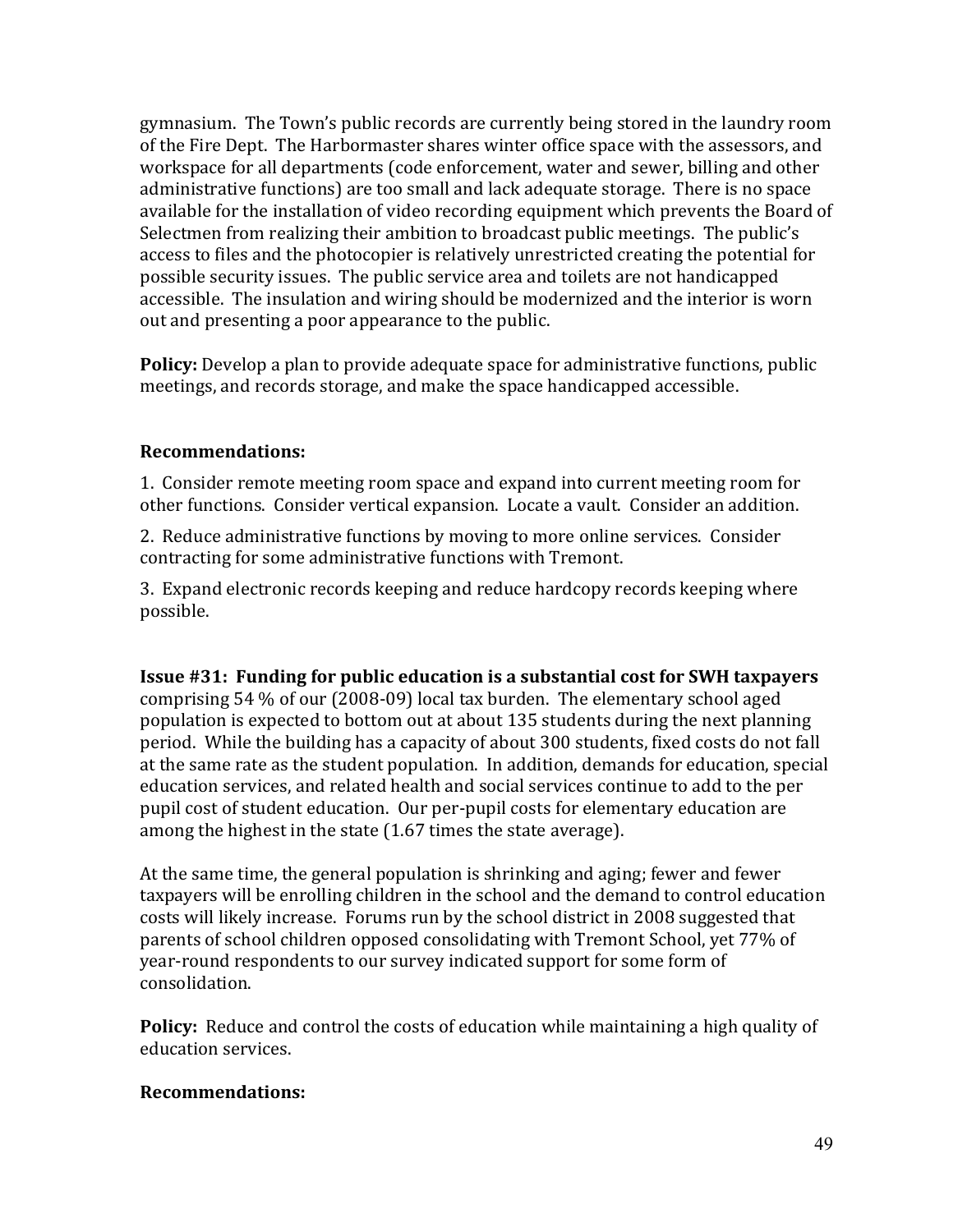1. Continue to explore ways of consolidating elementary education services with Tremont and/or other neighboring communities.

2. Explore ways to reduce the school's fixed costs by combining education functions into a smaller space and freeing a portion of the building for other uses.

3. Examine other education models, such as combined classroom models to deliver education more efficiently.

**Issue #32: Our local dispatch service is expensive compared with regional alternatives.** There is an opportunity to make significant savings in the area of emergency and non- emergency dispatch service for police, fire, ambulance and administration by discontinuing our local dispatch and removing the service to Hancock County. The operations budget for dispatch services in FY 09-10 was nearly \$237,000. The Town estimates that it could save about \$150,000 on this budget item. On the CPC 2009 survey, 36% of respondents favored regional dispatch services. The public values the high quality of local service staffed by employees with an intimate knowledge of the community and wants to understand the trade-offs in service and security of such a change.

**Policy**: Meet dispatch service needs efficiently.

## **Recommendation**:!

1. Continue to look for the most cost efficient ways to effectively deliver Dispatch service.

**Issue #33: Solid waste disposal is the Town's single biggest contract** representing nearly 16% of FY 09-10's operations budget. SW Harbor is a member of the Acadia Disposal District (ADD), which includes Tremont, Mt. Desert, Trenton, Cranberry Isles, and Frenchboro, and uses a private contractor (EMR) located in SWH to handle its solid waste. ADD has recommended that member towns look for competitive alternatives for delivering solid waste disposal services more efficiently and economically. In 2006 Southwest Harbor recycled about a quarter of its solid waste.

**Policy**: Meet solid waste management needs efficiently and cost effectively.

## **Recommendations:((**

1. Support the ADD's efforts to develop a regional and cooperative approach to handling solid waste.

2. Encourage local and regional efforts to reduce solid waste though education and recycling.

- 3. Start and publicize a community wide composting program.
- 4. Pursue competitive contracts with existing solid waste disposal providers.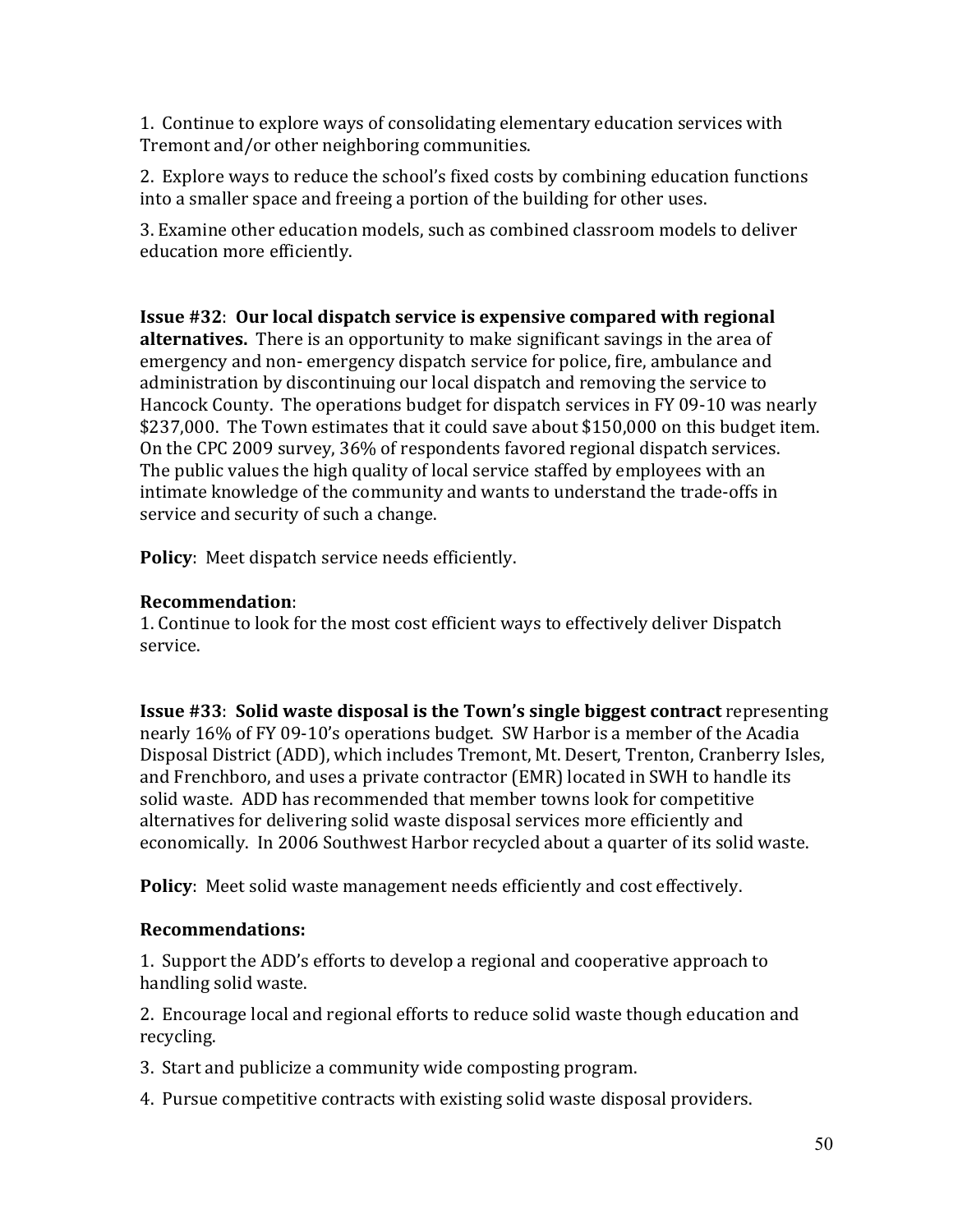5. ADD should explore a program to include expanded recycling, a swap shop, curbside pick up, and a pay per bag program.

6. Investigate banning polystyrene containers for take-out food.

7. Provide better publicity for hazardous waste and universal waste disposal dates and locations.

# **CHAPTER(5.12((TRANSPORTATIONIssues(and(Recommendations**

**State Growth Management Goal #2:** Plan for, finance and develop an efficient system of public facilities and services to accommodate anticipated growth and economic development.

**State Coastal Management Policy #7:** Expand the opportunities for outdoor recreation, and to encourage appropriate coastal tourist activities and development. (Issues 34, 35, 40)

**State Coastal Management Policy # 9**: Restore and maintain coastal air quality to protect the health of citizens and visitors, and to protect enjoyment of the natural beauty and maritime character of the Maine coast. (Issue 34. rec 4 – Explorer bus uses propane fuel and reduces traffic congestion. Issue 35)

**Issue #34: SWH may need more public transportation at all times of year both in town and between towns to relieve seasonal congestion and for those who cannot drive.**  (1996 plan) Public transportation to and from Southwest Harbor is very limited, particularly between Labor Day and mid-June when the ANP Explorer bus is not running. An aging population may generate increased need for public transportation, especially during the winter.

## **Policies**:

1. Meet the diverse needs of residents (including elders), workers, and visitors by providing safe, efficient, and adequate local and regional public transportation.

2. Continue to explore opportunities to foster or develop public or quasi-public transportation. (1996 plan)

## **Recommendations:**

1. Work with local employers to determine whether there is a need for year-round bus service for commuters from off-island and between Southwest Harbor (or the western side of MDI) and Bar Harbor.

2. Work with the Island Explorer to create scheduling that works so residents actually use the bus, in addition to providing transportation for visitors to the quiet side of MDI and to the Cranberry Isles Ferry.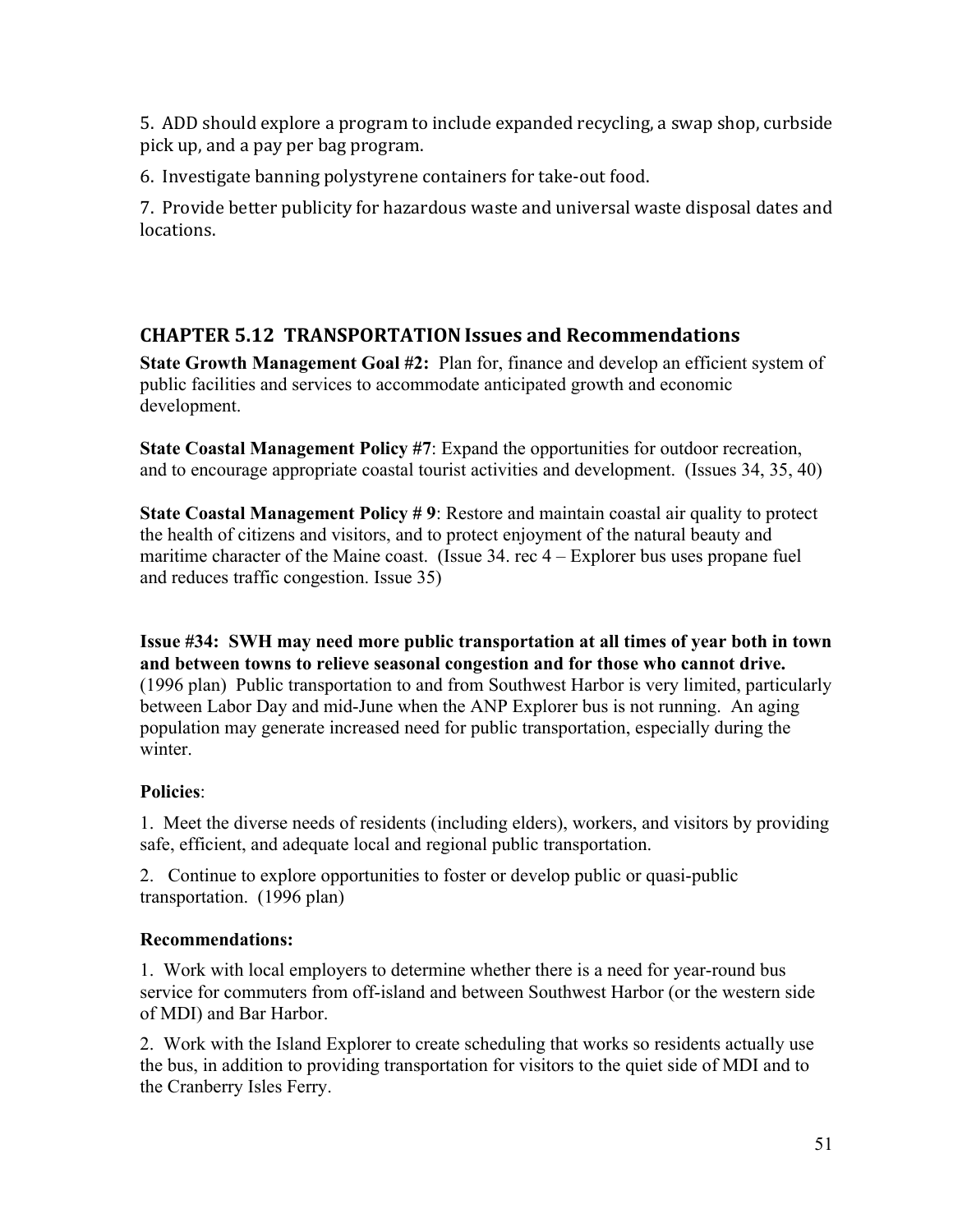3. Continue to provide support through the municipal budget and investigate other costsharing possibilities for the Island Explorer, Downeast Transportation, and Island Connections, all of which provide public transportation or the equivalent to the town's residents.

4. Move the Island Explorer bus stop to a different in-town location to reduce traffic congestion in the town center.

5. Continue to participate in regional transportation and land use efforts, and work with the MaineDOT as appropriate to address deficiencies in the system or conflicts between local, regional and state priorities for the local transportation system. (State minimum)

**Issue #35: Bicycling and walking should be viable options for SWH residents and visitors. Bicycling in town from the Seal Cove Roa**d **to the Manset Corner and along Seawall Road to the ANP campground is unsafe.** (1996 plan)

**Policy** (from 1996 Plan): Develop an integrated system of bicycle ways.

#### **Recommendations**:

1. Work more actively with Maine DOT to re-engineer and rebuild Route 102 (Main St.) between the center of town and the Manset corner to include a bicycle way. (1996 Plan)

2. Investigate the feasibility of adding bike ways to Route 102 between the Manset Corner and the Hio Road to connect with the ANP campground at Seawall.

3. Continue to prioritize transportation investments as part of the capital improvement planning process.

#### **Issue #36: A safe and effective network of pedestrian ways is needed.** (1996 plan)

**Policy**: Develop a plan for an integrated network of pedestrian ways, and then begin work on obtaining and protecting them. (1996 Plan)

## **Recommendation**:

1. Work with the Maine DOT (or independently if necessary) to repair the sidewalk from Fernald Point Road to the center of Town and to the Manset Corner.

2. Continue to identify, and where possible acquire, public rights-of-way for pedestrians in order to link up existing routes which are not along public roads. (1996 plan)

3. Continue to include sidewalk repair and maintenance as an item in the Capital Improvement Plan as well as in the Operating Budget of the town. Consider needs of elderly residents for access to in-town facilities (sidewalk cuts, location of handicapped parking spots) as repair and maintenance occur.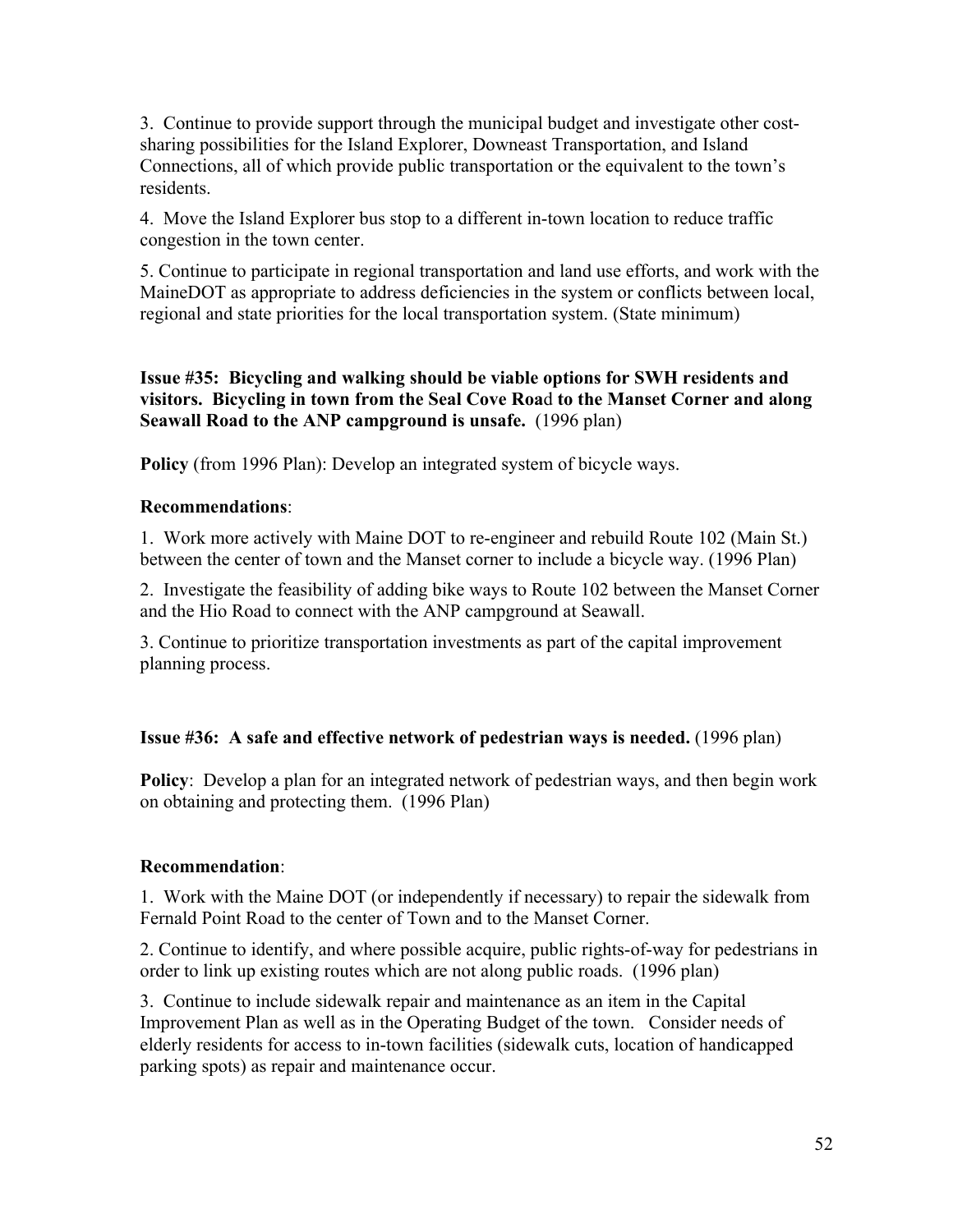**Issue #37: Traffic congestion in the town center is a problem from the beginning of July through mid-October.** (1996 plan). **It can be difficult for emergency vehicles to get through the town center. The increase in land-locked boatyards means that more boats are transported through the center of town for launching in Manset.**

**Policy:** The Town should develop appropriate management measures to improve traffic flow through the town center. (1996 plan)

#### **Recommendations:**

1. The Town should consider installing emergency traffic lights (controlled from the fire station) at the exit from the fire station and at the intersection of Clark Point Road and Main Street. (modified from 1996 plan)

2. The Board of Selectmen should work with the Chamber of Commerce and the foot patrol officer to educate pedestrians and to restrict foot traffic to marked pedestrian crossings, especially during the summer season.

3. The Board of Selectmen should study public and private parking in the area from Community Lane to the Village Green and consider the possibility of a public-private partnership to increase parking efficiency in this area, especially in the summer.

4. The long-term parking area above the Town Office should be more clearly marked, and employees of businesses in the center of town should be encouraged to park there.

#### **Issue #38: All roads built in the last 12 years (to service new subdivisions) have been private roads that do not necessarily meet standards for town roads.**

**Policy**: All private roads shall meet minimal design standards and have a long term maintenance plan.

**Recommendation**: Planning Board to examine and revise LUO as needed to ensure proper private road standards and management. Amend ordinance standards for subdivisions and for public and private roads as appropriate to foster transportation-efficient growth patterns and provide for future street and transit connections, and as needed to address applicable state laws and rules.

#### **Issue #39: During storms, the Seal Cove Road floods where Marshall Brook goes under the road through culverts. These culverts are also inadequate fish ways and hinder fish migration.**

**Policy:** Protect natural resources and critical habitats (this stream flows into Bass Harbor Marsh) and to enhance road safety.

**Recommendation:** The Town should cooperate with ANP to secure state and/or federal funding to replace these culverts with larger ones that allow fish migration and are adequate to drain the wetland upstream during storms, and so prevent road flooding.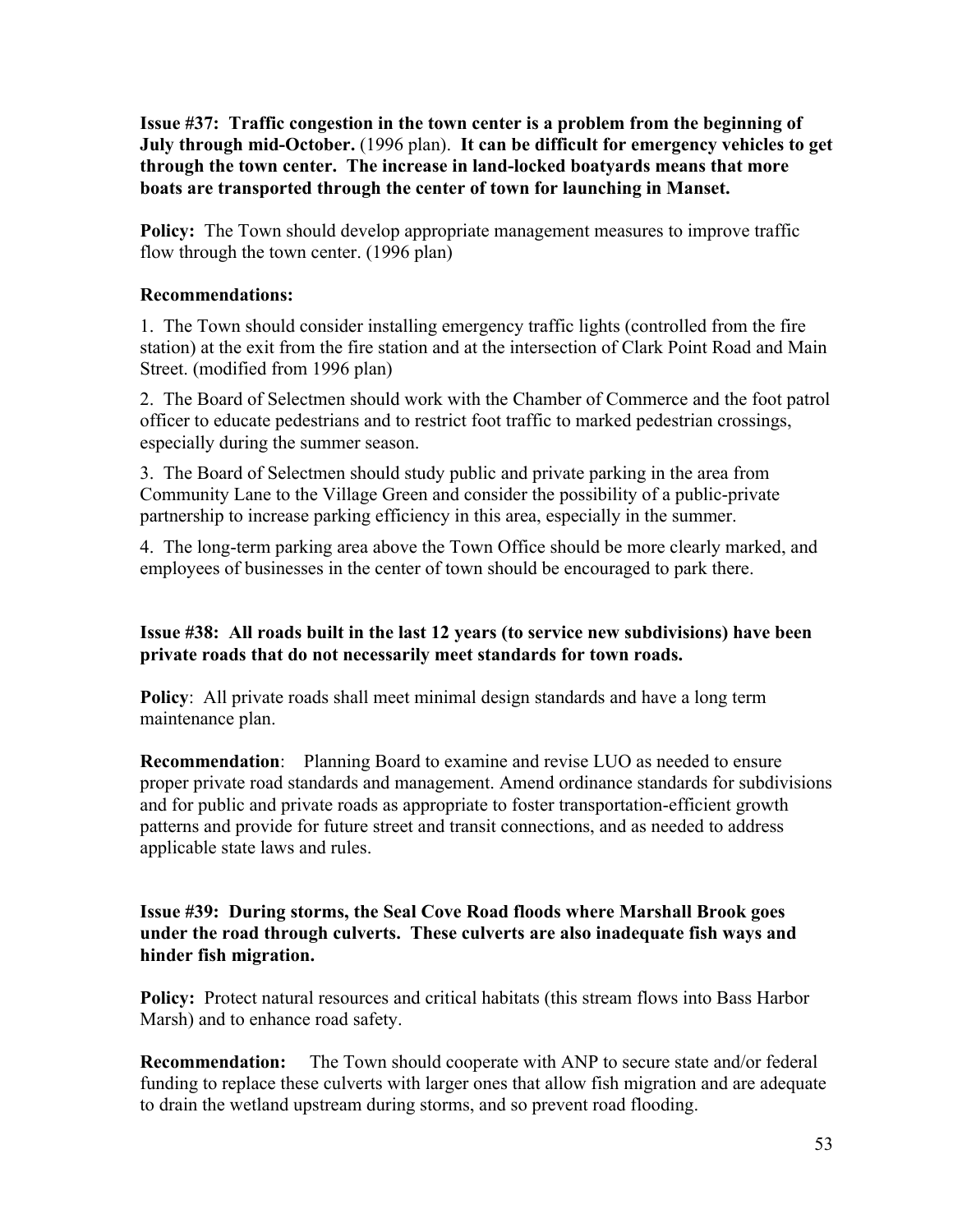#### **Issue #40. There is a shortage of parking space at the Lower Town Dock and at the Manset Town Dock.**

**Policy**: Support commercial and public access to the harbor.

**Recommendation**: Explore the possibility of satellite parking areas outside the town center with a shuttle (or convenient pedestrian way) into the center and to the Town Docks (and ferries), with adequate short-term loading/unloading areas at the Town docks.

## **Chapter 5.14. FISCAL CAPACITY AND CAPITAL INVESTMENT PLANNING Issues and Recommendations**

#### **State Growth Management Goal #2**

Plan for, finance, and develop an efficient system of public facilities and services to accommodate anticipated growth and economic development.

Our Capital Improvement Plan (developed in 2008) is reviewed and updated annually before Town Meeting. Studies have been budgeted for the next fiscal year to assess and prioritize needed infrastructure improvements, and we would expect planned improvements to be included in future CIPs. Because of the nature of our Growth Areas (see Chapter 6), we do not anticipate extending municipal water, sewer or roads to these areas or needing capital to do so. Because the CIP is only concluding its second year, the town is still developing public support and its skill in using the CIP as a planning tool, and as potential projects are identified, prioritized and scheduled (particularly if they are large and complex), we anticipate that funding sources and mechanisms will also be developed. Funding sources will likely continue to include the municipal budget (tax revenues), bonding, state or federal grants or matching funds, and other grants. There are no evident opportunities to share capital investments with adjacent towns to improve efficiencies.

**Issue #41: In recent years, capital investment spending has not been adequate to** maintain the town's infrastructure. This is particularly true in the area of roads, **public water and sewer.** Remaining within LD 1 limits has come at the expense of some capital improvements. The town has had to prioritize where capital investments may be made and while the elementary school is well maintained and the town has a new fire station and police station, the roads and sidewalks are in some places in poor repair. Poor walking conditions along Route 102, which is owned by the State and is at the same time SWH's most important road, receive the most complaints. Underneath many of the roads are ageing water and sewer systems that should be repaired at the same time. The Water and Sewer Departments are publicly owned; user fees support operations and capital improvements. More than half (73%) of the town's residences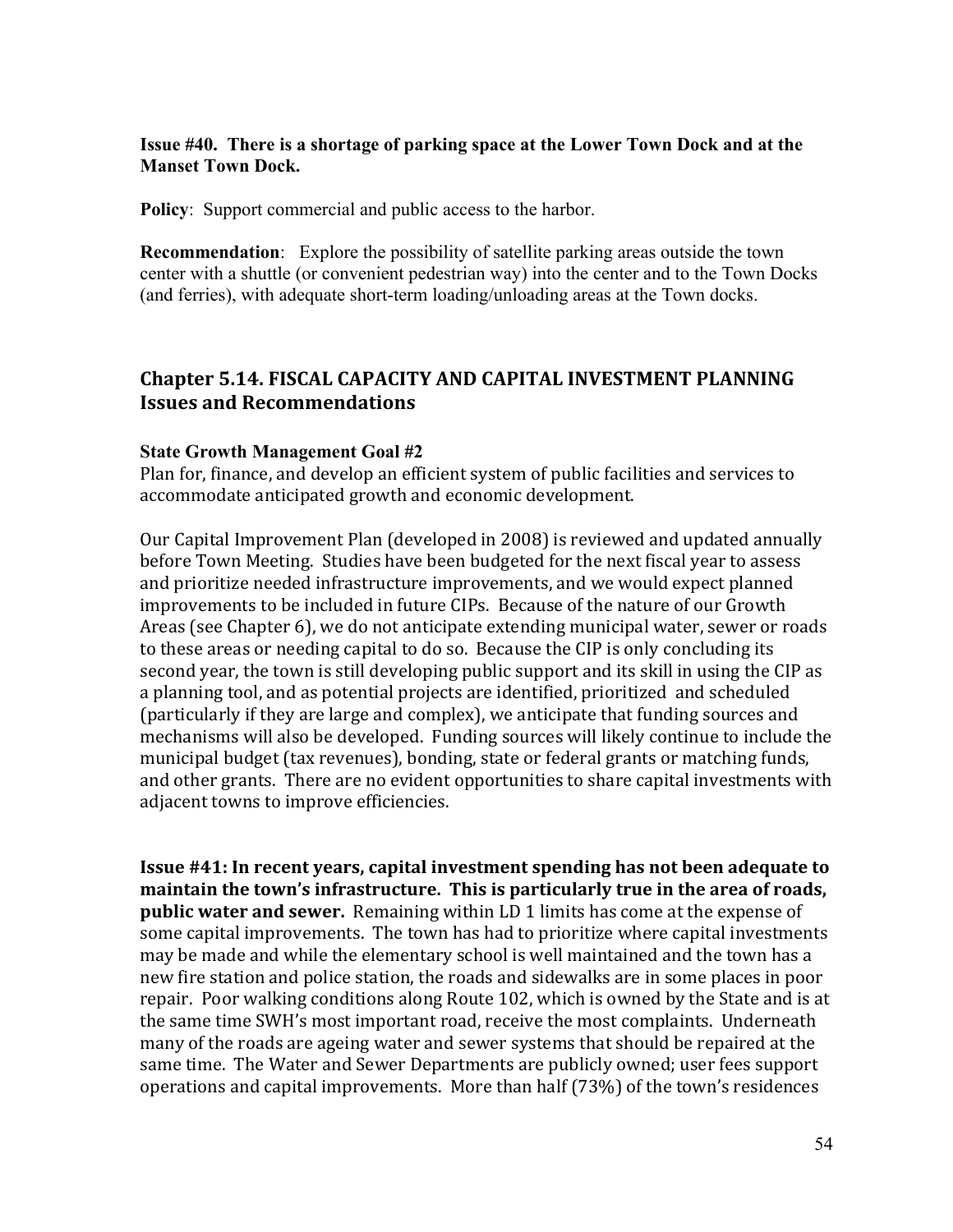use public water. About 52% use the public sewer. Both services do not necessarily support the same residences.

**Policy:** Finance existing and future facilities and services in a cost effective manner, including exploring grants available to assist in funding needed capital investments.

## **Recommendations:**

1. Step up capital investments, particularly in road maintenance, water and sewer delivery systems, and storm water run-off management.

2. Use institutional knowledge and engineering expertise to prioritize project spending.

3. Spend with the view to managing long term expenses by considering the longevity of improvements and repairs.

4. Expand and raise fee collections where appropriate to relieve the burden on property taxes.

5. Seek all state and federal grant opportunities available to assist in funding capital improvement projects. And support the comprehensive planning process at the administrative and leadership level to put the town in a more favorable position to qualify for grants and loans.

6. Review the Capital Improvement Plan yearly to see whether it continues to reflect the priorities of the voters.

**Issue #42: SWH is primarily reliant on residential property taxes to pay for capital improvements and services.** Since the last planning period, SWH has undergone a demographic shift. Once the fastest growing town on the Island, the population peaked in 2005 at 1983 persons. By 2030 projections show the population falling to 1778 even as the average age will increase. Increasingly, homeowners are retired and their support for services and capital improvements may be constrained by fixed incomes, a more short term planning outlook and an emphasis on different types of services.

## **Policies:**

- 1. Target spending on facilities and services that support the town's ageing population.
- 2. Reduce Maine's tax burden by staying within LD 1 spending limitations. (State minimum)

## **Recommendations:**

1. Focus spending on the downtown area with improvements to sidewalks and parking lots.

2. Partner with the State (and Tremont) to repair Route 102.